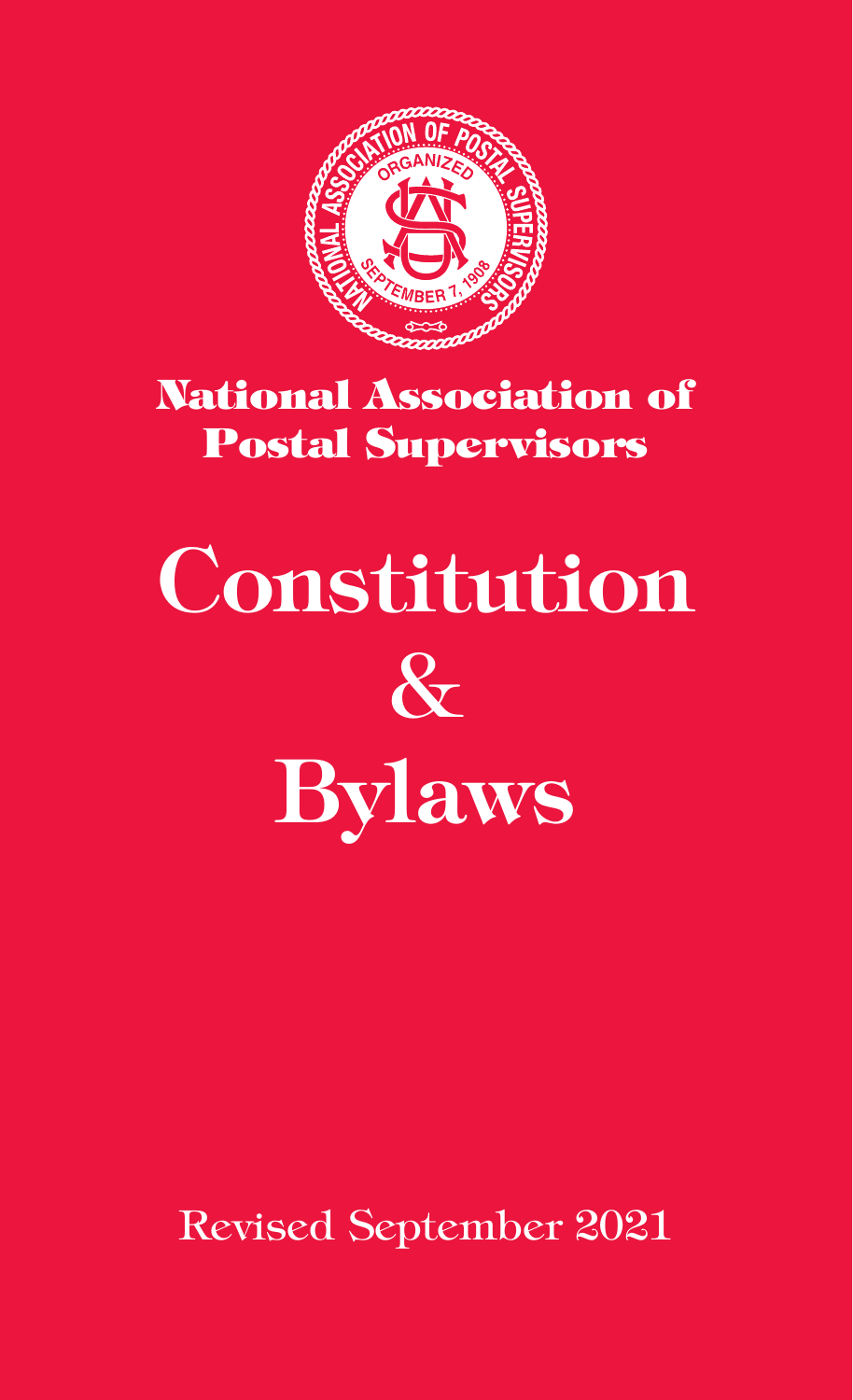

# **Constitution**

| Article I    |                                 |  |
|--------------|---------------------------------|--|
| Article II   |                                 |  |
| Article III  |                                 |  |
| Article IV   |                                 |  |
| Article V    |                                 |  |
| Article VI   |                                 |  |
| Article VII  |                                 |  |
| Article VIII |                                 |  |
| Article IX   |                                 |  |
| Article X    |                                 |  |
| Article XI   |                                 |  |
| Article XII  | <b>National Vice Presidents</b> |  |
|              |                                 |  |
| Article XIII |                                 |  |
| Article XIV  |                                 |  |
| Article XV   | Referendum Vote                 |  |
|              |                                 |  |
|              |                                 |  |

# Bylaws

| Article I    |                              |  |
|--------------|------------------------------|--|
| Article II   |                              |  |
| Article III  |                              |  |
| Article IV   |                              |  |
| Article V    |                              |  |
| Article VI   |                              |  |
| Article VII  | National Convention          |  |
|              |                              |  |
| Article VIII |                              |  |
| Article IX   | Disciplinary Defense Fund 31 |  |
| Article X    |                              |  |
|              |                              |  |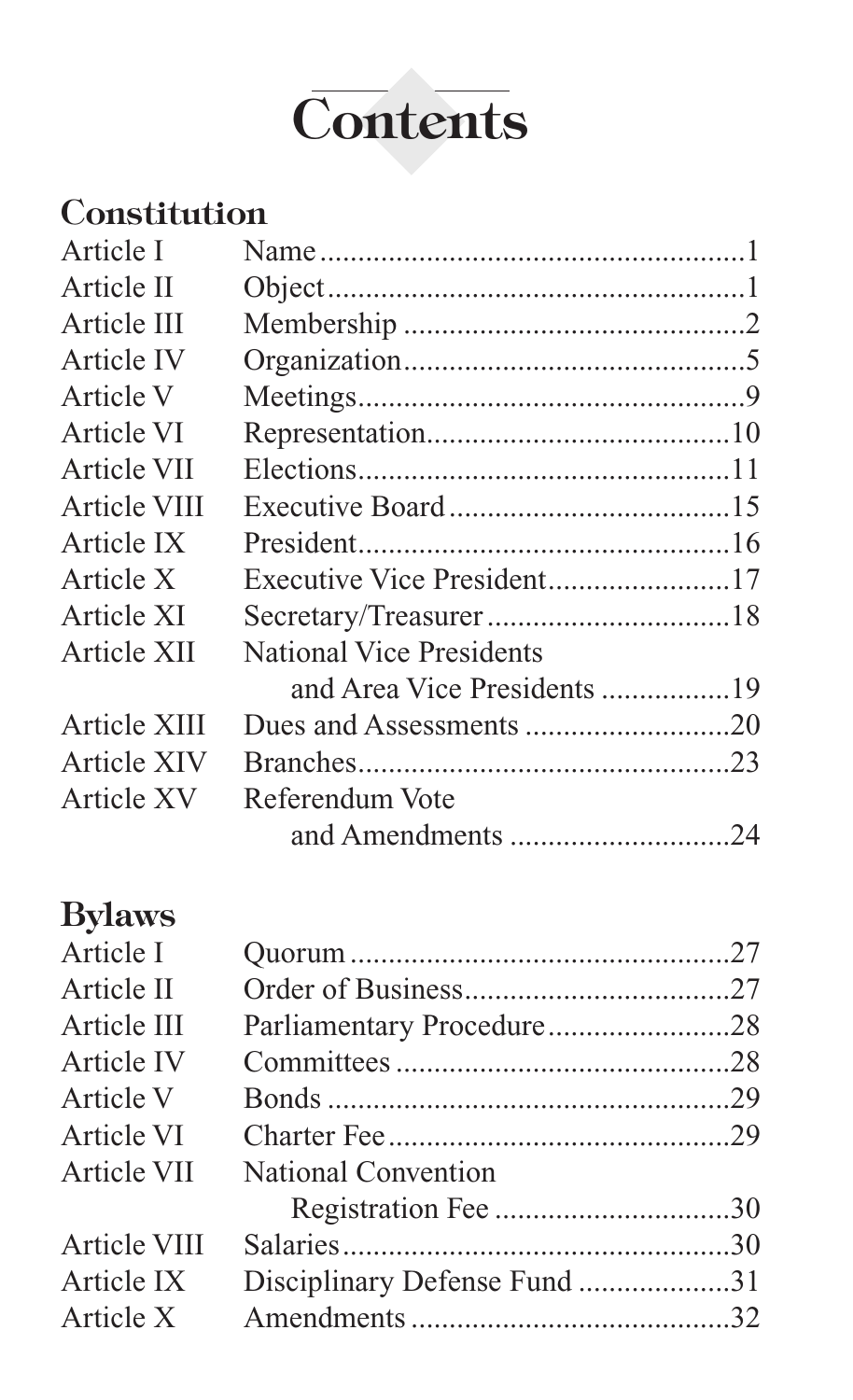# **Constitution**

### **ARTICLE I** *NAME*

**Section 1.** The Association, organized September 7, 1908, shall be known as the National Association of Postal Supervisors (NAPS).

**Section 2.** The National Association of Postal Supervisors shall maintain offices in the locale in which the United States Postal Service (USPS) Headquarters is located.

# **ARTICLE II** *OBJECT*

The object of the Association shall be to promote, through appropriate and effective action, the welfare of its members, and to cooperate with the USPS and other agencies of the federal government in a continuing effort to improve the service, to raise the standard of efficiency, and to widen the field of opportunity for its members who make the Postal Service or the federal government their life work.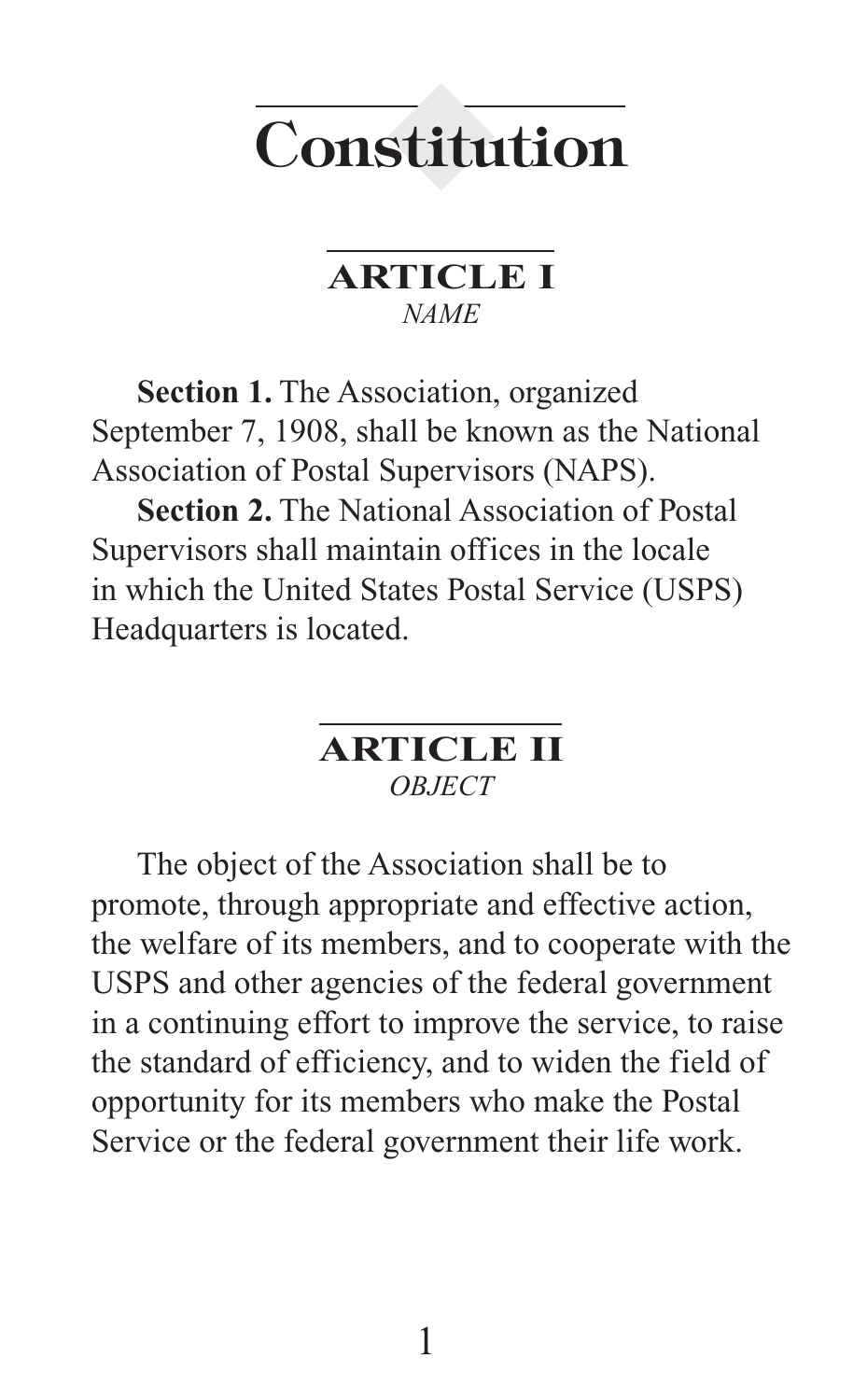# **ARTICLE III** *MEMBERSHIP*

**Section 1.** NAPS shall have three classes of members. These classes of members shall be (1) active, (2) associate, (3) honorary.

**Section 2.** Active Members

(a) Included are all supervisory/managerial and postmaster personnel who are not subject to collective bargaining agreements under Chapter 12 of *Title* 39, US Code, and who are employed in processing and distribution centers and facilities, including but not limited to, Headquarters, area and district offices; post offices; network distribution centers; and other installation personnel.

(b) NAPS is not the representative of personnel employed as PCES installation heads, postal inspectors or other PCES positions in USPS field facilities or at USPS Headquarters.

**Section 3.** Associate Members

(a) Former active members of this Association who were in good standing at the time of retirement may not be denied associate membership. Associate members may affiliate with the local or state branch of their choice.

(b) Associate members shall be entitled to all the same benefits granted active members.

(c) Associate members shall pay dues at the national or branch level no less than an amount one-half the national per capita tax, which will include a subscription to *The Postal Supervisor.*

(d) Associate members who hold offices at the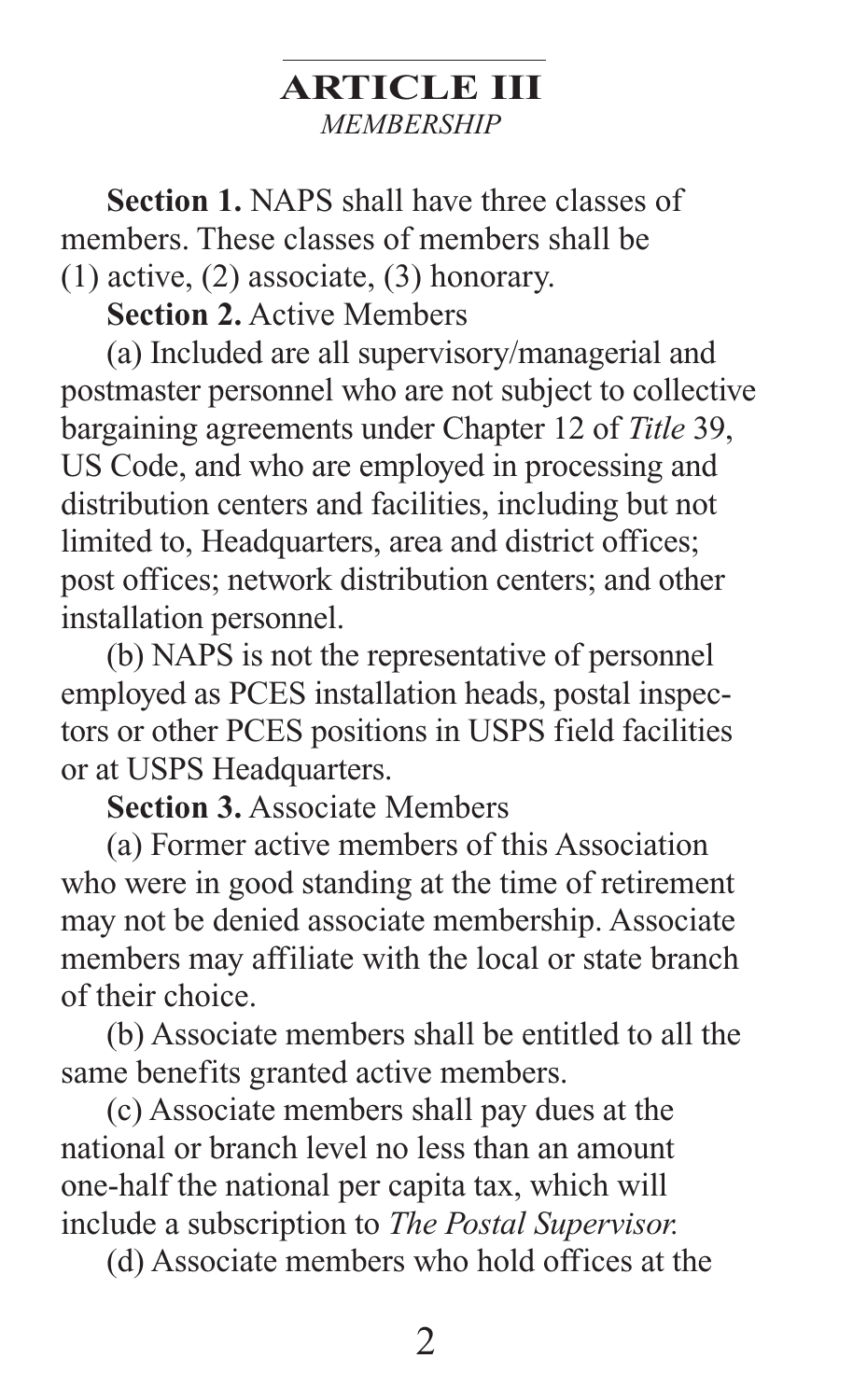national level shall pay the full share and same dues and assessments as active members of their branches.

**Section 4.** Honorary Members

(a) Members of this Association who are in good standing at the time of retirement or promotion shall be entitled to honorary membership.

(b) Honorary members shall not be required to pay dues, and, except for attending meetings, shall not be eligible for any of the benefits described in Section 3.

**Section 5.** Any employees eligible for active membership, who are employed in an installation having a local branch, or in an installation affiliated with a state branch, shall be eligible for NAPS membership only by affiliation with said local or state branch.

Any employees eligible for active membership who are employed in an installation that is not affiliated with a local branch shall become a member of the state branch. Where there is no state branch, the applicants will become members of a local branch within the state.

**Section 6.** A member's place of residence does not qualify as a criterion for requesting an exception to affiliate with another branch. NAPS Headquarters shall accept requests from members for branch affiliation exceptions in the following situations:

a) When members are affected by Postal Service-initiated consolidations, or

b) When a member's office of physical domicile is different from his or her employing office (USPS Finance number of record).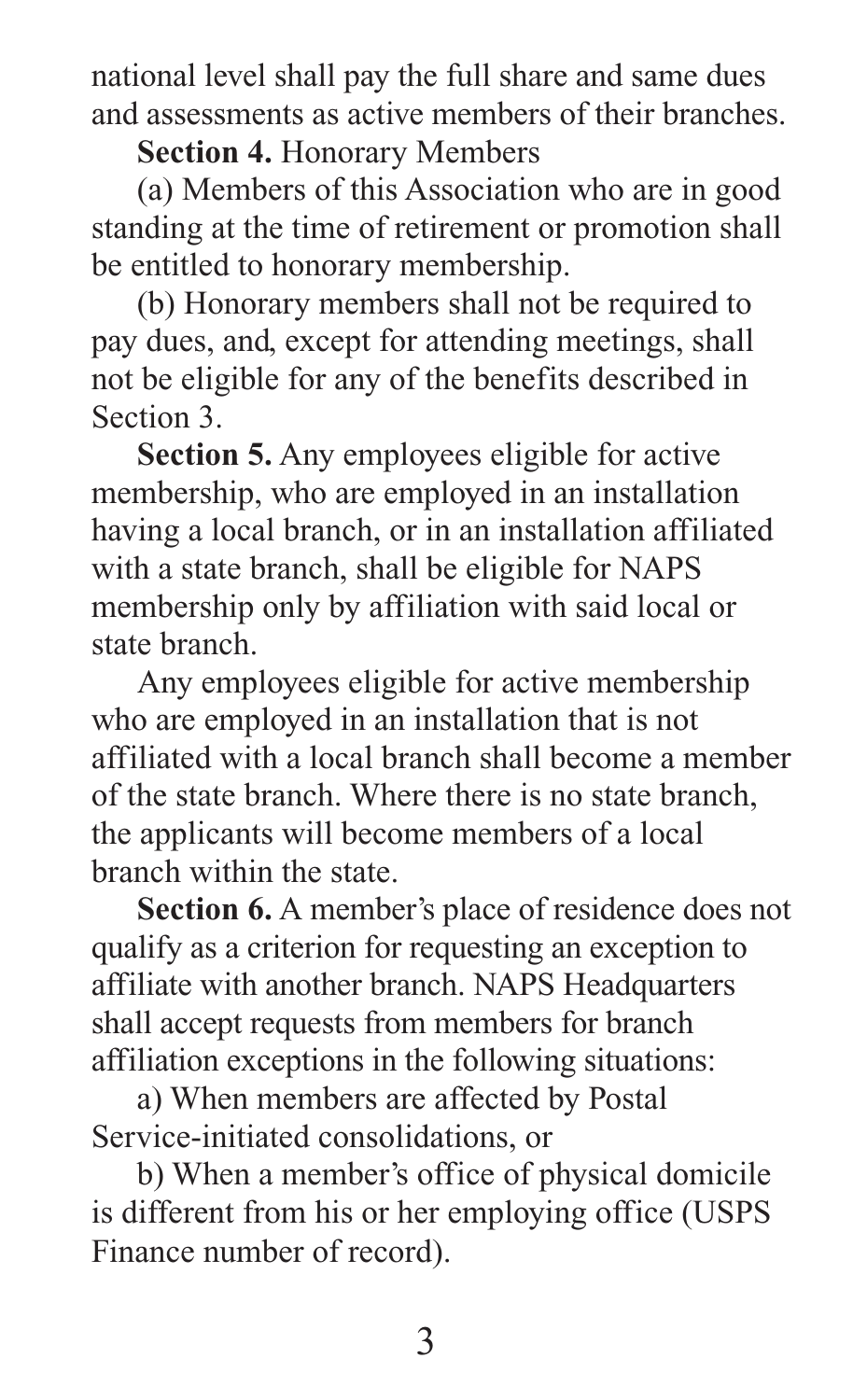In both cases, the member's attendance and participation at branch meetings and activities would be hampered by physical distance from their employing office. The member's current area vice president shall investigate written exception requests and report said findings to NAPS Headquarters for concurrence by at least two-thirds of the resident officers.

**Section 7.** If an installation has been realigned to an area outside the area of the present state, branches and/or state branch members may affiliate with either state branch.

**Section 8.** The secretary of each local and state branch, upon the addition of new members, shall immediately furnish the Secretary/Treasurer with the original and a copy of Forms 1187 for members on dues withholding, and/or the names, addresses and social security numbers of direct pay and associate members. Branches shall notify the Secretary/ Treasurer of those direct pay and associate members that they wish to have removed from their rolls for whatever reason.

**Section 9.** NAPS will not discriminate, for any reason, against any eligible persons seeking membership in NAPS, or any of its chartered branches, or in any action taken by the Association or its members.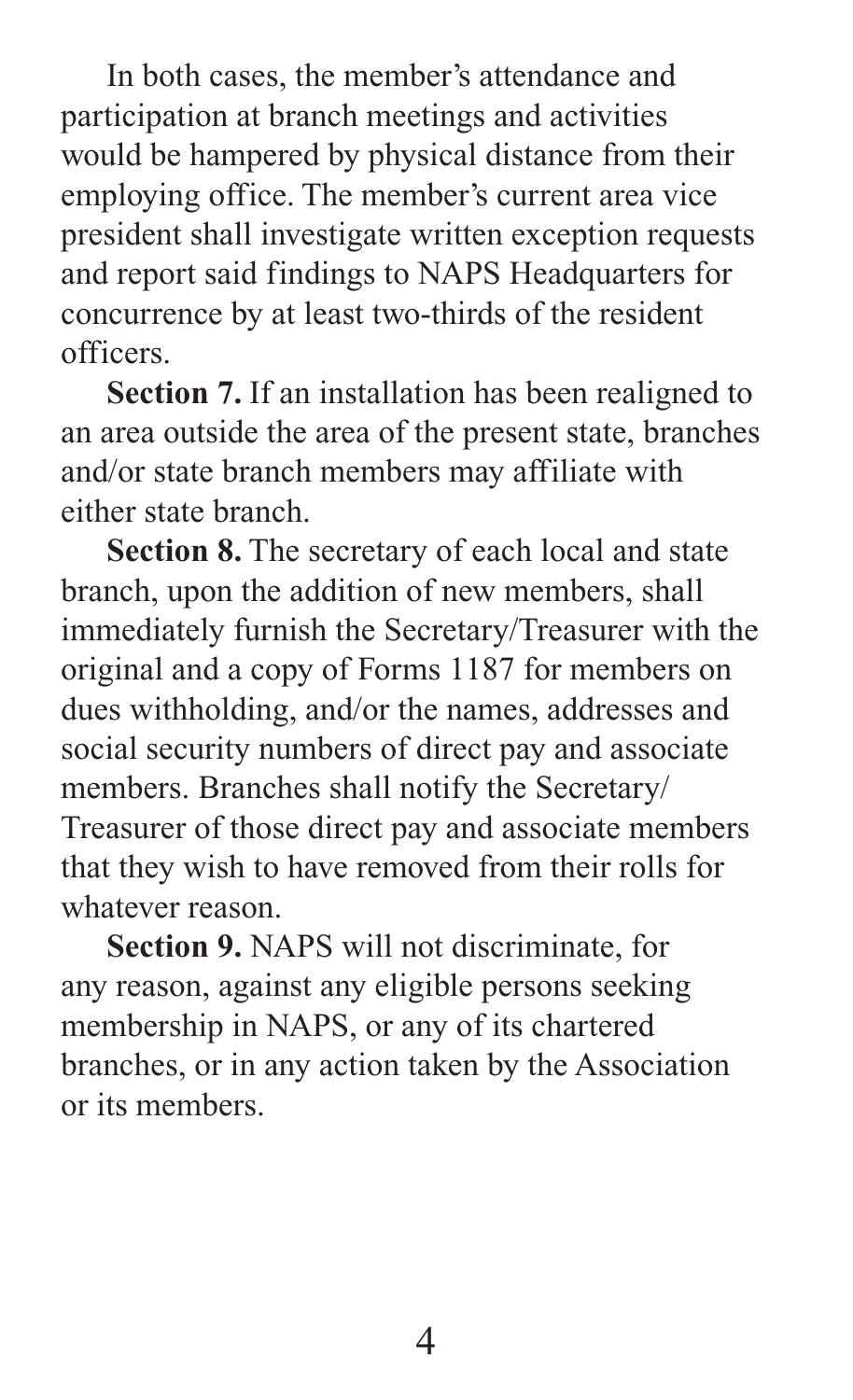# **ARTICLE IV** *ORGANIZATION*

**Section 1.** A local branch is not a state branch, but recognized as a branch within the state in which it is located. A local branch may not accept for membership current or eligible active members who are in employing offices outside the local branch's respective state, unless in accordance with Article III, Section 6.

Local branches may be established within the provisions of this *Constitution and Bylaws* upon application by a majority of, but not fewer than ten (10) members, to the president of the existing NAPS branch and to the NAPS area vice president, who shall review and forward the application to the Secretary/Treasurer, who shall in turn issue a charter. An office would be limited to only one charter. (For purposes here, the word "office" means those units that fall under the direct dominance of an installation head and/or a PCES manager-in-charge who reports to an area vice president or directly to USPS Headquarters.)

**Section 2.** Local branches may likewise be formed upon application of ten (10) or more members who constitute a majority of each of two (2) or more post offices. Members of other offices in the vicinity may affiliate with a local branch by consent of the local branch, provided that the application to affiliate shall be signed by a majority of members of such office.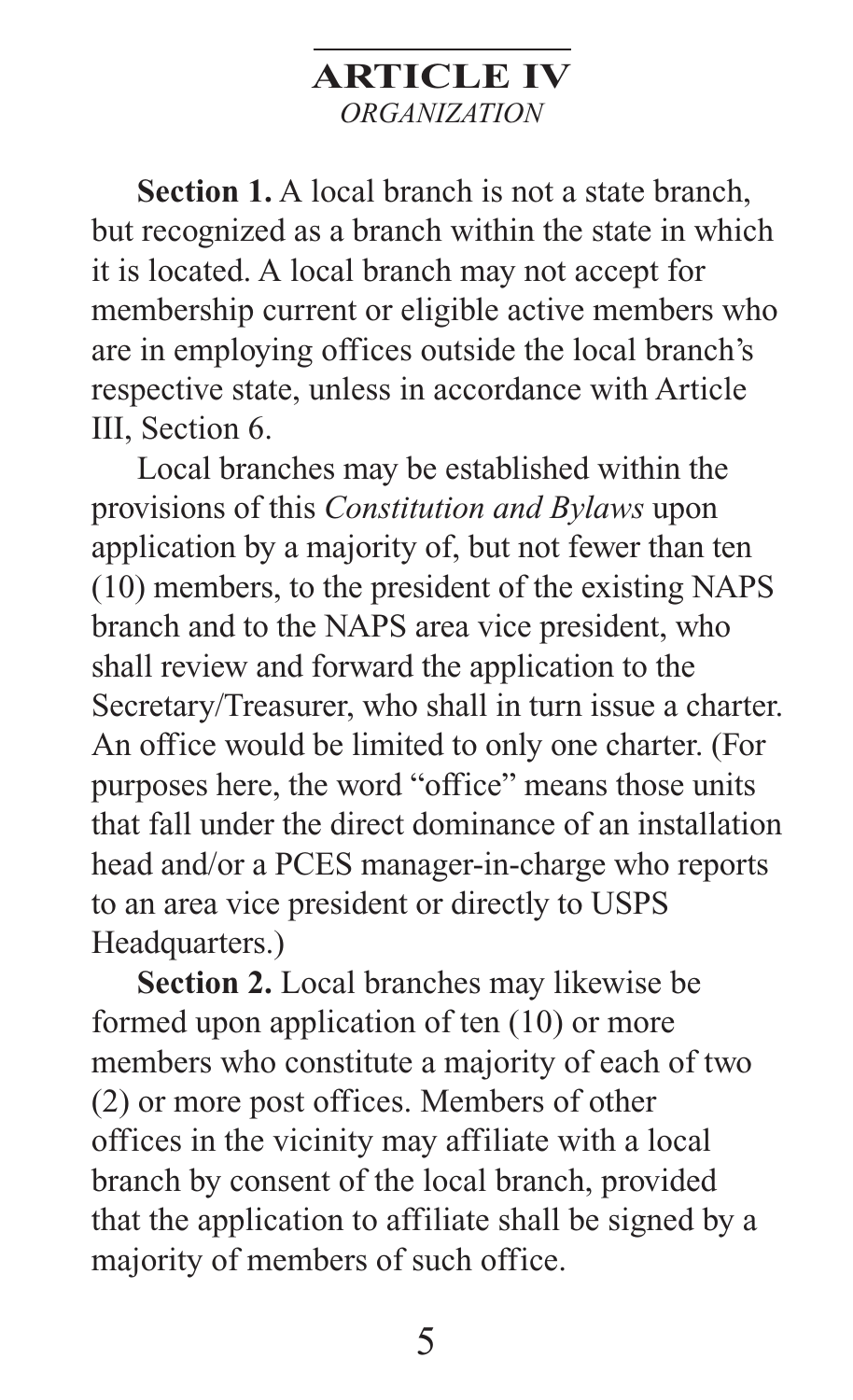#### **Section 3.**

(a) State branches may likewise be formed by application of ten (10) or more members, or two (2) or more local branches in a state, and when two (2) or more adjoining states desire, if approved by a majority vote of members from each state, they may affiliate to become a bi-state or tri-state branch. A state may withdraw from a bi-state or tri-state branch by a vote of the majority of the members of that state.

(b) Any chartered branch of a state branch that has been realigned to an area outside the area of their present state may affiliate with either state.

**Section 4.** Secretaries of chartered branches shall notify the state secretary and Secretary/Treasurer of any changes in the membership of said branch.

**Section 5.** The NAPS Headquarters office may dissolve a chartered branch of the Association under the following conditions and with the indicated consequences:

(a) The membership of the branch falls below the required minimum needed to charter a branch and stays below that minimum for a period of six (6) months or more. The members of the dissolved branch shall then be made members of a local branch within the state, if no local branch exists with the state, then the members will belong to the state branch.

(b) The area vice president requests the dissolution of a branch that has not had an elected or appointed officer for one year or more and when, after contacting the members of said branch,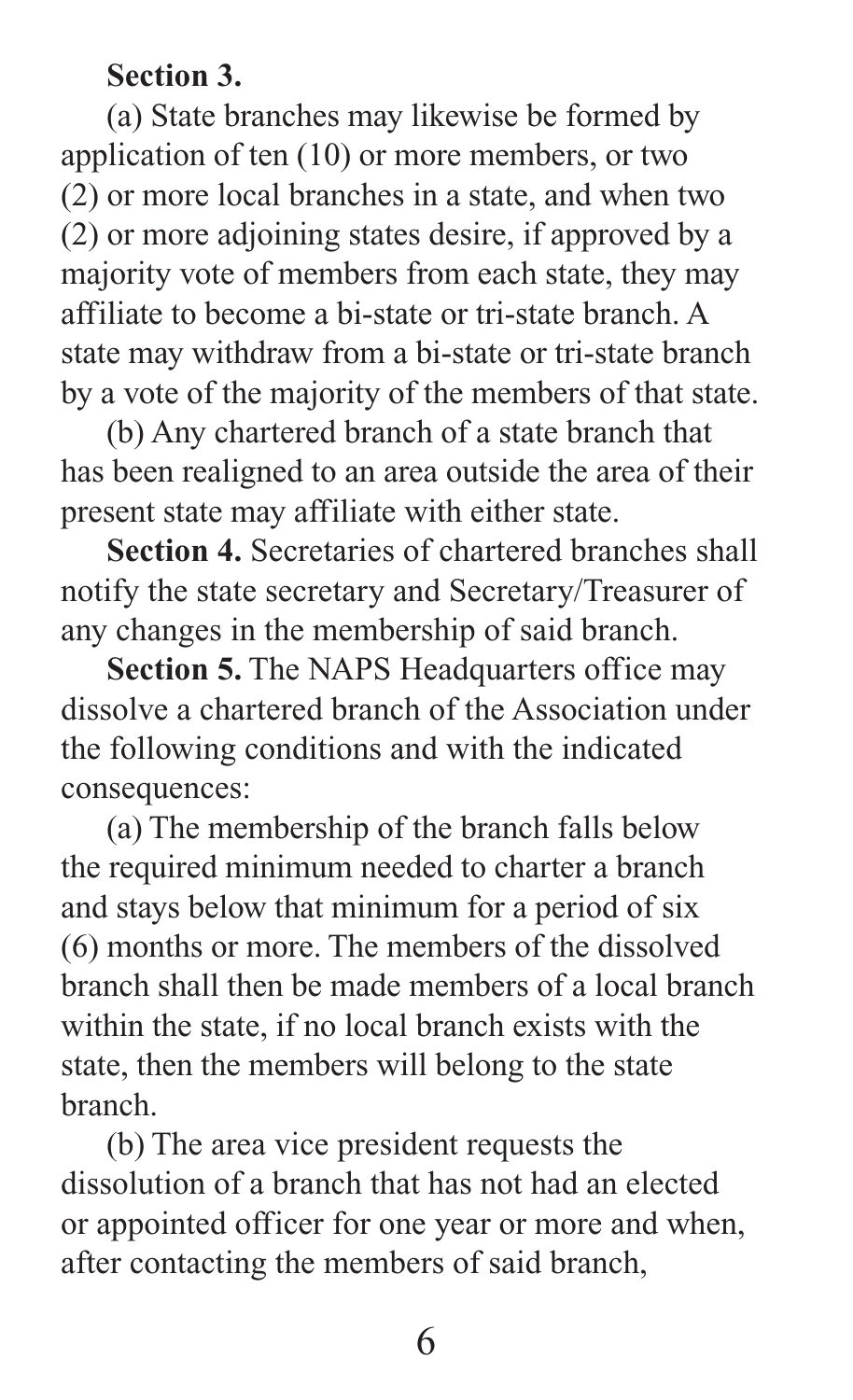the area vice president has not been able to persuade the membership to elect officers or merge with another branch. The members of said branch will then be made (1) members of the nearest local branch within their respective state or (2) members of their respective state/bi-state branch as members-at-large.

# **Section 6.**

(a) The US and its possessions shall be divided into five (5) regions to be known as Northeast, Eastern, Central, Southern and Western, each region to be represented by a National Vice President. These five (5) regions are further defined as the:

*Northeast Region:* New England Area, New York Area and New Jersey, except Branch 74.

*Eastern Region:* Mideast Area (Delaware, Pennsylvania and Branch 74 only), Capitol-Atlantic Area and Pioneer Area.

*Central Region:* Michiana Area, Illini Area, North Central Area and MINK Area.

*Southern Region:* Southeast Area, Central Gulf Area, Cotton Belt Area and Texas Area.

*Western Region:* Northwest Area, Rocky Mountain Area and Pacific Area.

(b) The US and its possessions shall be subdivided into sixteen (16) areas, each to be represented by an Area Vice President. The areas are identified as follows:

*New England Area:* The states of Connecticut, Maine, Massachusetts, New Hampshire,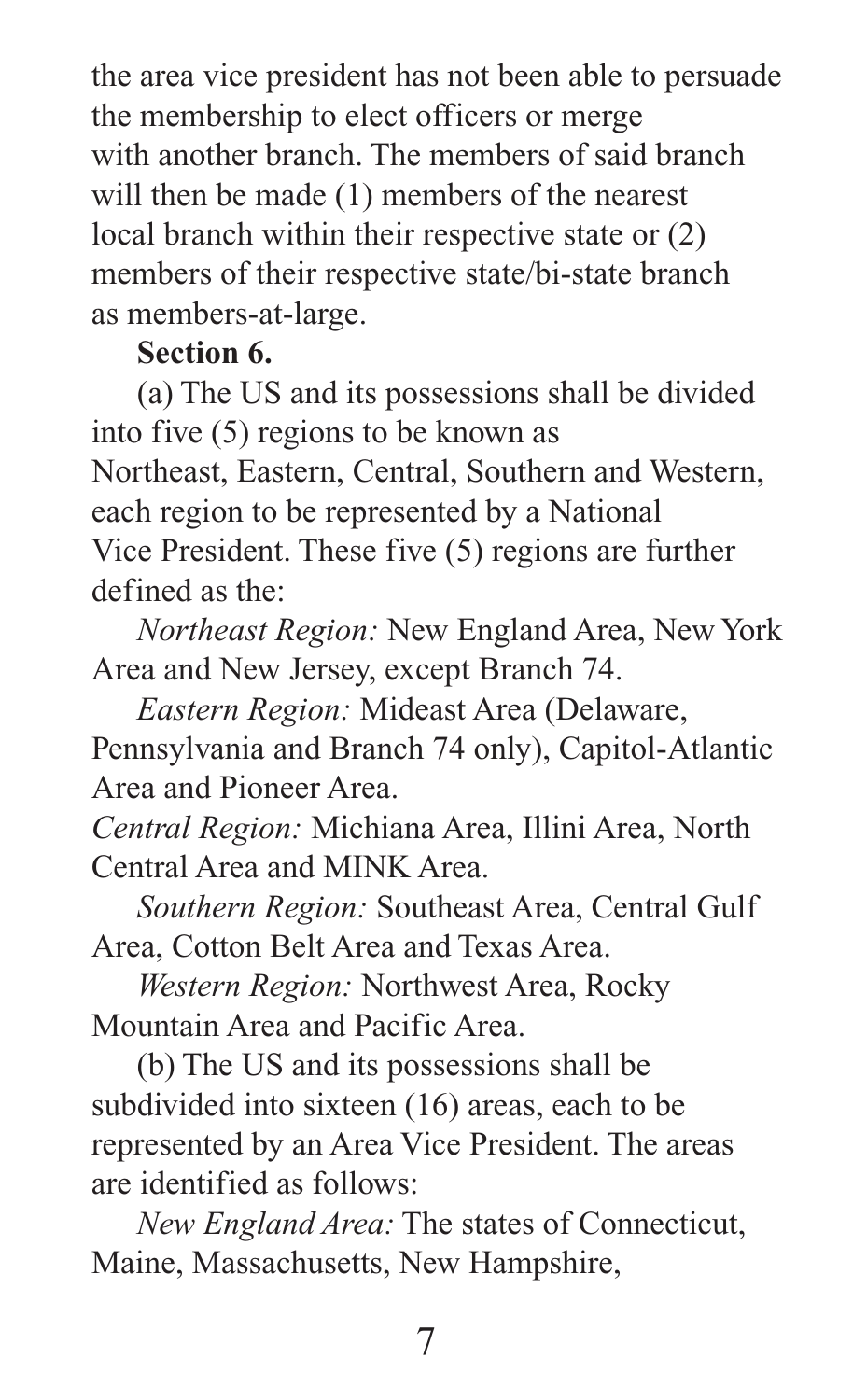Rhode Island and Vermont.

*New York Area:* The state or territories of New York, Puerto Rico and Virgin Islands.

*Mideast Area:* The states of Delaware, New Jersey and Pennsylvania.

*Capitol-Atlantic Area:* District of Columbia and the states of Maryland, North Carolina, South Carolina and Virginia.

*Pioneer Area:* The states of Kentucky, Ohio and West Virginia, and Evansville, IN Branch 55.

*Michiana Area:* The states of Michigan, except Upper Peninsula 498-499, MI, Branch 21, and Indiana, except Evansville, IN, Branch 55.

*Illini Area:* The state of Illinois.

*North Central Area:* The states of Minnesota, North Dakota, South Dakota, Wisconsin and Upper Peninsula 498-499, MI Branch 21.

*MINK Area:* The states of Missouri, Iowa, Nebraska and Kansas.

*Southeast Area:* The states of Florida and Georgia.

*Central Gulf Area:* The states of Alabama, Louisiana and Mississippi.

*Cotton Belt Area:* The states of Arkansas, Oklahoma and Tennessee.

*Texas Area:* The state of Texas.

*Northwest Area:* The states of Alaska, Idaho, Montana, Oregon and Washington.

*Rocky Mountain Area:* The states of Arizona, Colorado, Nevada, New Mexico, Utah and Wyoming.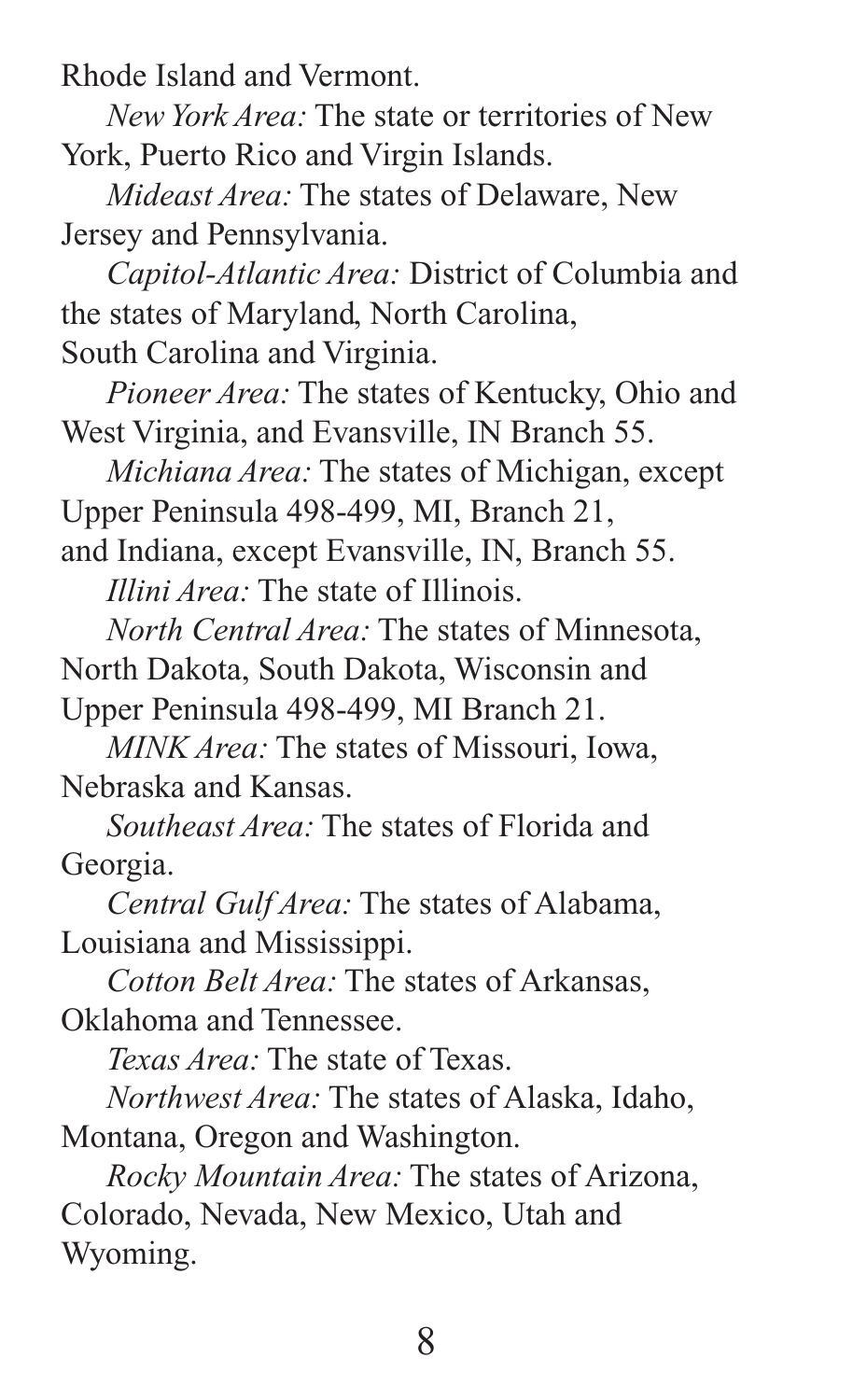*Pacific Area:* The states or territories of California, Hawaii, American Samoa and Guam.

(c) Where regional boundaries divide a state, a proportionate share of the votes will be allotted for electing national vice presidents. The votes of a state branch will be prorated at one-tenth for each member employed in the area.

# **ARTICLE V** *MEETINGS*

**Section 1.** National conventions of this Association shall be held biennially during the month of August, September or October of each even-numbered year, the convention site to be selected four (4) years in advance. If there is no application from any city desiring the convention, or if the final applicant remaining withdraws the invitation, the selection of a convention city shall be made by the Executive Board.

**Section 2.** The Executive Board shall meet at least once each year, and more frequently if conditions require. Such meetings shall be held at the call of the President or by petition to the President, signed by at least twelve (12) Executive Board members. A summation of the minutes of Executive Board meetings shall be reported in subsequent issues of *The Postal Supervisor.*

**Section 3.** A convention shall be called upon the written request of twenty (20) percent of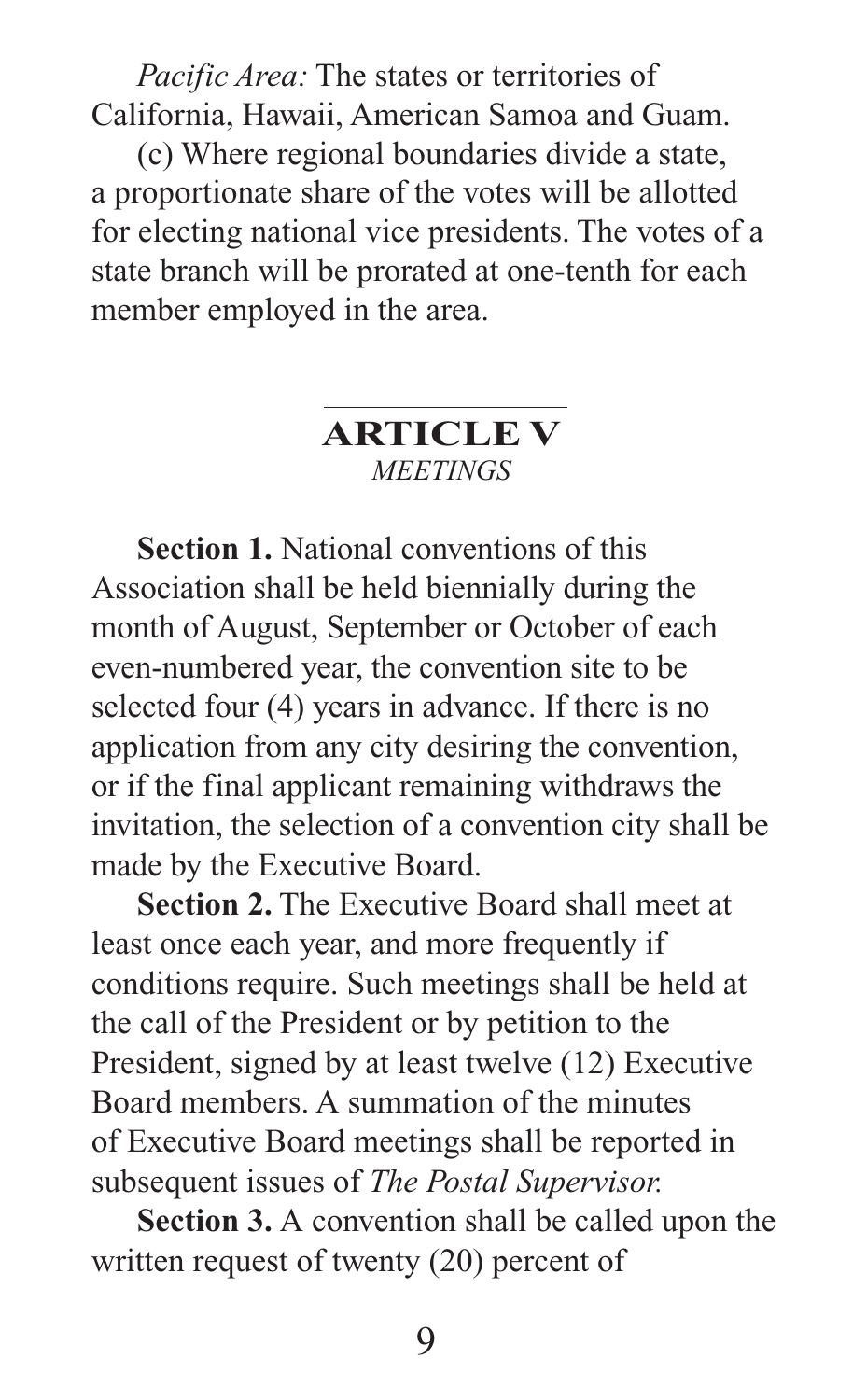the chartered branches filed with the Secretary/ Treasurer ninety (90) days prior to the proposed meeting. The Secretary/Treasurer shall give notice of such call to all branches not later than ten (10) days after such request.

### **ARTICLE VI** *REPRESENTATION*

**Section 1**. Votes of state and local branches in national conventions shall be based on the average number of active and associate members for whom the branch has paid dues each pay period during the preceding biennial period, June 1 to May 31, between national conventions. Each branch shall be entitled to one (1) vote for each ten (10) members, or major fraction thereof, of the average paid membership during the preceding biennial period. All branches shall be entitled to a minimum of one  $(1)$  vote.

**Section 2.** Any branch may be represented by one (1) or more delegates, the vote to which the branch is entitled to be prorated if necessary. A duly elected state delegate may be authorized by his/her local branch to likewise represent said local branch of which he/she must be a member.

**Section 3.** Any state branch without any members shall have one (1) vote at the national convention to recognize the entity of the state branch.

**Section 4.** Each Executive Board member shall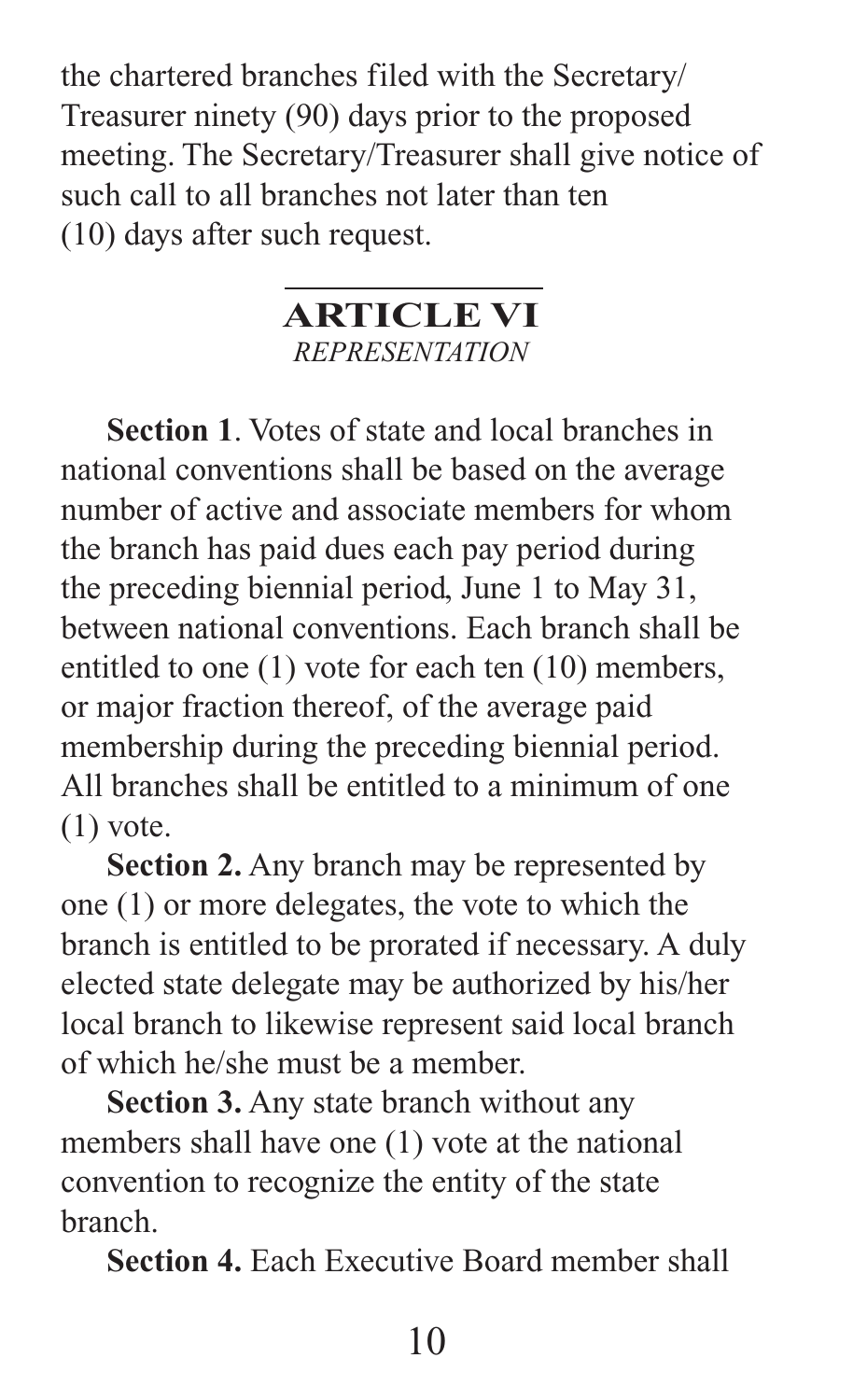have a voice and vote in the national convention by virtue of his/her office.

# **ARTICLE VII** *ELECTIONS*

# **Section 1.**

(a) There shall be a President, Executive Vice President, Secretary/Treasurer, five (5) National Vice Presidents and sixteen (16) Area Vice Presidents.

(b) These officers, all of whom must be active or associate members, shall hold office for a two-year period between biennial conventions, or until their successors are duly appointed or elected, unless ineligible under provisions of Article III, Section 2, provided that not more than one (1) member from any one (1) local branch may hold any of these offices.

(c) NAPS Executive Board members shall relinquish any offices they might hold in a state or local branch at the time of their election or appointment to the Executive Board.

**Section 2.** On or before the afternoon of the next to final day of the convention, the President shall appoint a Ballot Committee of three (3) or more members, and declare the convention open for the nomination of candidates for the various offices.

President, Executive Vice President and Secretary/Treasurer shall be elected on a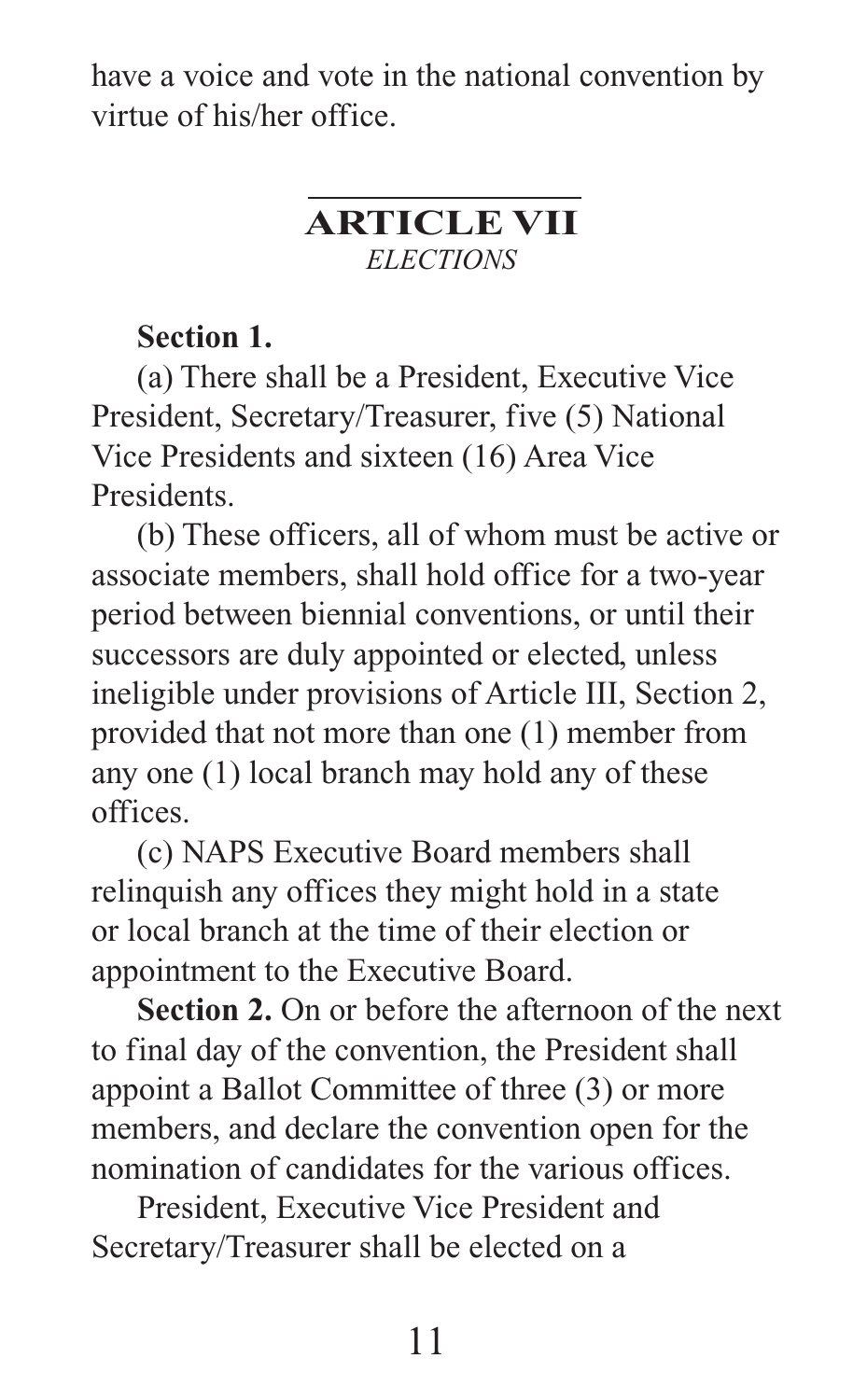nationwide basis in accordance with Article VI. Candidates for all other national and area vice president positions shall be eligible for election to office only if they are active or associate members of a branch within the area or region served and shall be elected only by the votes of the duly accredited delegates from the area or region served.

Each of the officers shall have equal voice and vote in all Executive Board action.

The Ballot Committee shall assume full control of the election. Before the opening of the morning session of the final day, ballots shall be prepared containing the names of all candidates for the various offices and the names of the cities desiring the next convention. Where only one person is nominated for any office, and no eligibility considerations under Section 1 (b) are involved, the convention may decide to waive the balloting for such office and elect the nominee by acclamation or otherwise.

The first order of business on the final day of the convention shall be the distribution of the ballots to the accredited delegates who shall deposit them in a ballot box provided by the committee. Balloting shall close fifteen (15) minutes after the roll call is completed.

The candidates receiving a majority of the votes cast shall be declared elected in the order in which they are listed in Section 1 (a). If there are more than two (2) candidates for any office, or more than two (2) cities desiring the convention, and a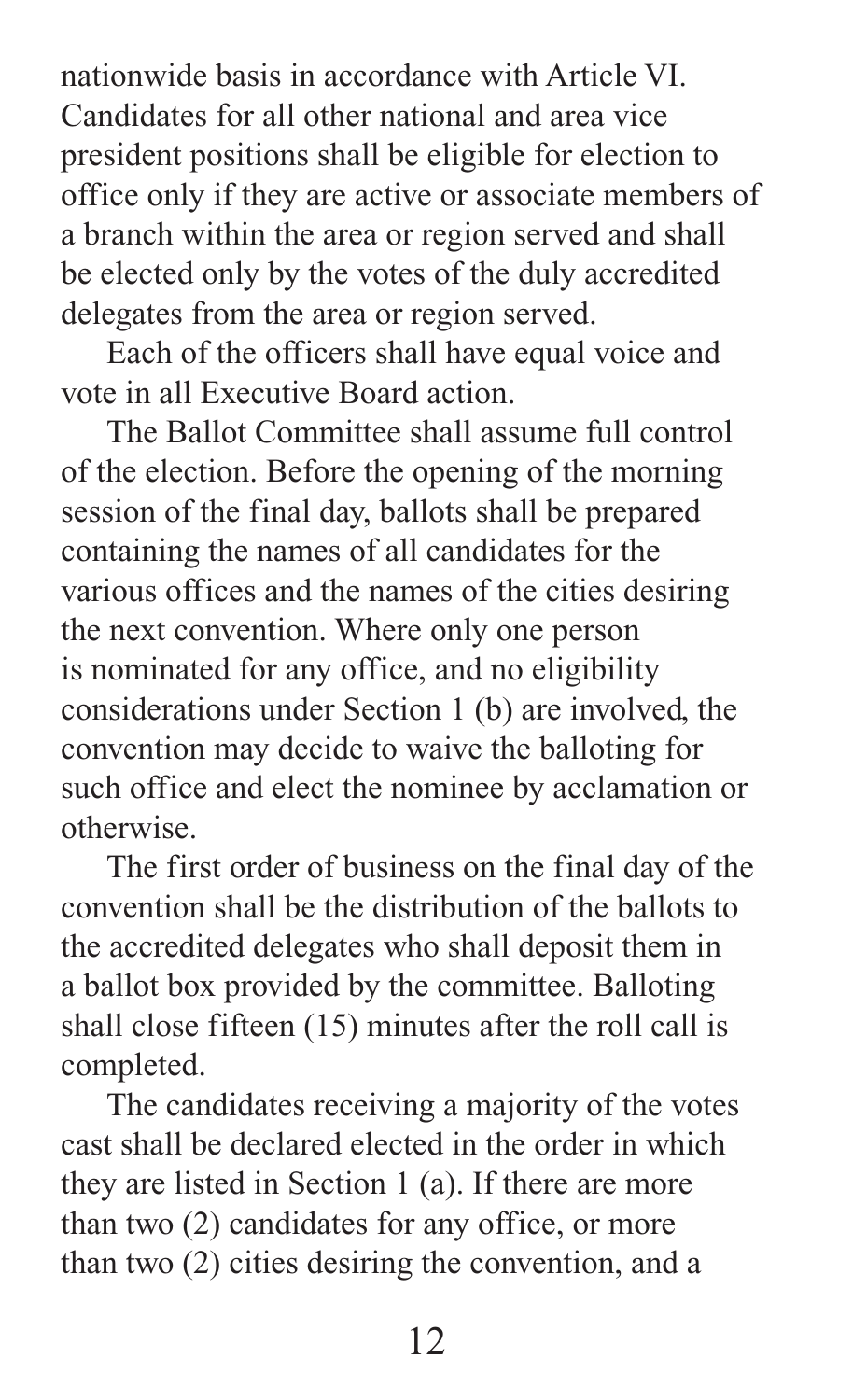majority vote is not obtained by a candidate or city, a runoff election shall be held between the two (2) candidates, or cities, receiving the greatest number of votes. If then, because of eligibility considerations under Section 1 (b), an otherwise elected candidate shall be ineligible to serve, a new election shall be conducted in such manner as shall be recommended by the Ballot Committee to fill the vacancy thus occurring. The newly elected officers shall assume their respective offices at the close of the convention and shall hold office for their respective terms or until their successors are elected and qualified. The city receiving a majority of the votes cast shall be declared the next convention city.

In the event a runoff election is necessary in the case of any office, or for the selection of the convention city, such runoff election shall be made the first order of business following the noon recess on the final day of the convention, and shall follow the procedure outlined in the fifth paragraph of this section.

**Section 3.** Vacancies, other than that of the President, occurring between conventions shall be filled by an interim appointment by the President, subject to the approval of the Executive Board, to serve until the next national convention. National or Area Vice President vacancies must be filled after consultation with the state presidents from the areas involved, for their input before a final determination is made. National or Area Vice President vacancies must be filled by a member from the region or area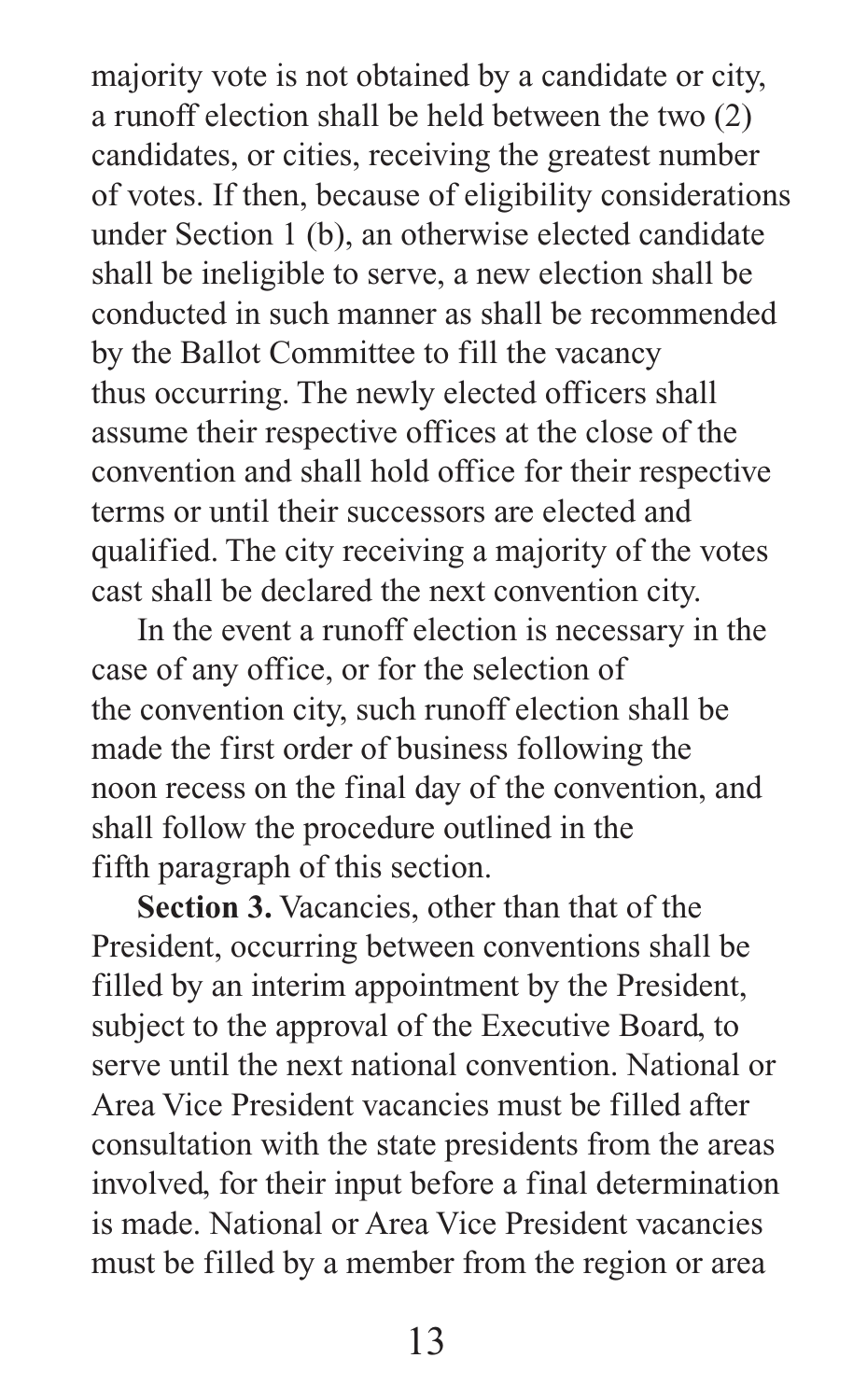in which the vacancy exists.

**Section 4.** A branch interested in hosting a national convention in its city or geographic area shall express such interest by contacting NAPS Headquarter in writing on or before Dec. 31 of the year prior of the selection of the convention city. NAPS Headquarters handle the Request for Proposal (RFP) on behalf of the local branch. NAPS Headquarters will confirm the proposed host city meets NAPS' convention criteria.

The convention criteria require that the assembly hall where the general convention session will be hosted, along with committee rooms and accommodations for delegates, must be within walking distance and no more than one-quarter mile from the front door of the main facility hosting the general convention session. A sufficiently large block of rooms must be available from the Friday before the convention through the Saturday following the convention. When the Executive Board is satisfied that a convention is feasible based on the results of the RFP, it shall report its findings to the convention.

Nomination of cities desiring the convention shall follow the nomination of officers. Any city that has not fulfilled the requirements outlined in the preceding paragraph concerning the written proposals shall not be eligible for nomination. In the event no proposals are acceptable, the Executive Board shall be empowered to select a city. Balloting on the convention city shall be conducted as provided in Section 2.

Should new construction or renovations prevent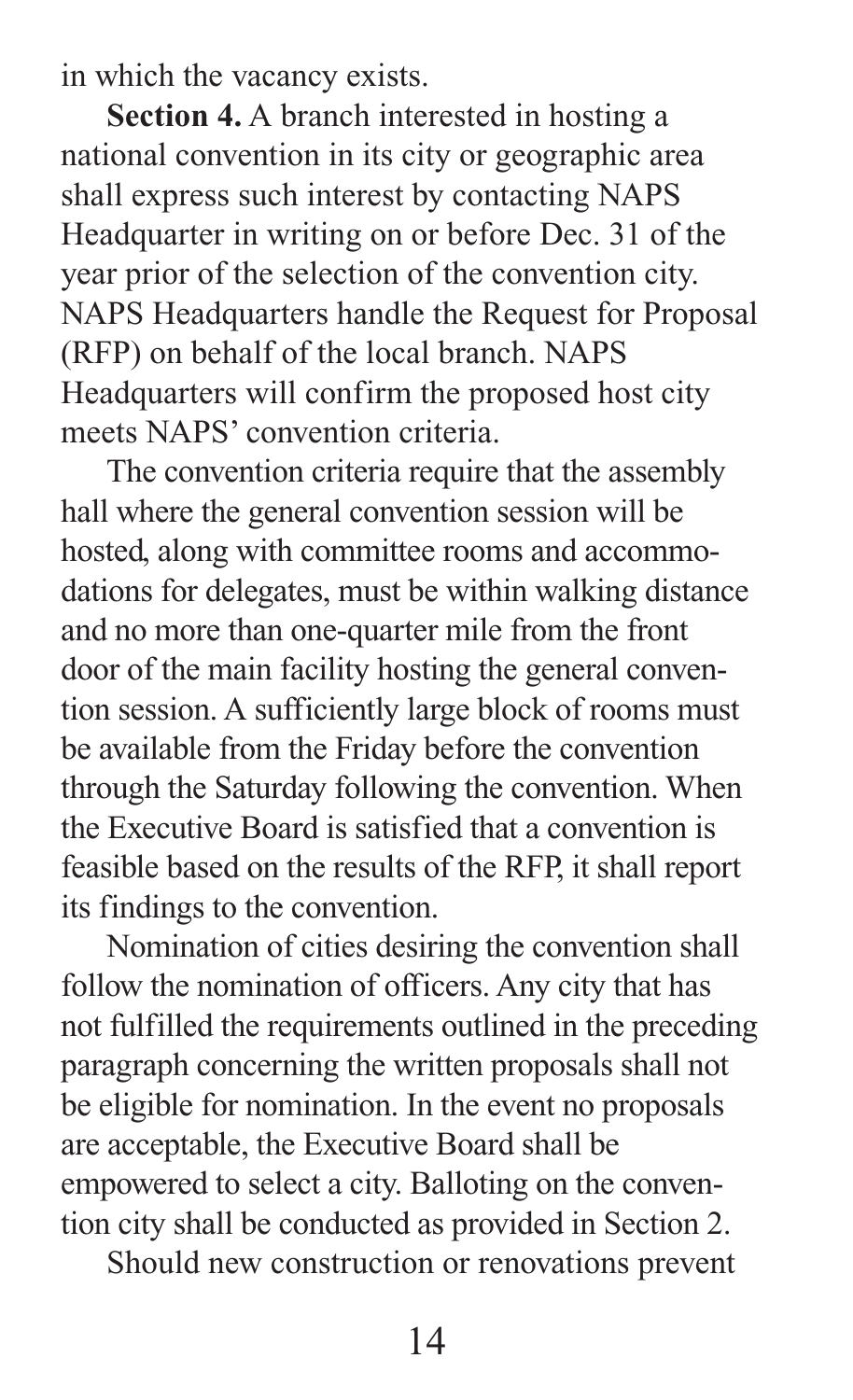the necessary rooms from being available, the Executive Board shall attempt to relocate the convention to the city chosen runnerup for that convention year.

# **ARTICLE VIII**

*EXECUTIVE BOARD*

**Section 1.** The Executive Board shall consist of the President, Executive Vice President, Secretary/ Treasurer, five (5) National Vice Presidents, sixteen (16) Area Vice Presidents and the Immediate Past President, who shall serve for not more than one (1) two-year term provided the Immediate Past President continues to be an active or associate member during such term.

**Section 2.** It shall be the duty of the Executive Board to carry out the orders of NAPS and conduct all business of NAPS during the interim of the conventions. The Executive Board shall have the power to levy assessments upon the membership. The Executive Board shall have the power to authorize necessary expenditures, and to draw vouchers for them upon the treasury. The Executive Board shall provide for the editing and publishing of a written communication, known as The Postal Supervisor, as appropriate to every NAPS member. The expenses of the Executive Board members in attendance at Board meetings and at the national convention shall be paid by NAPS.

The Executive Board shall not assume any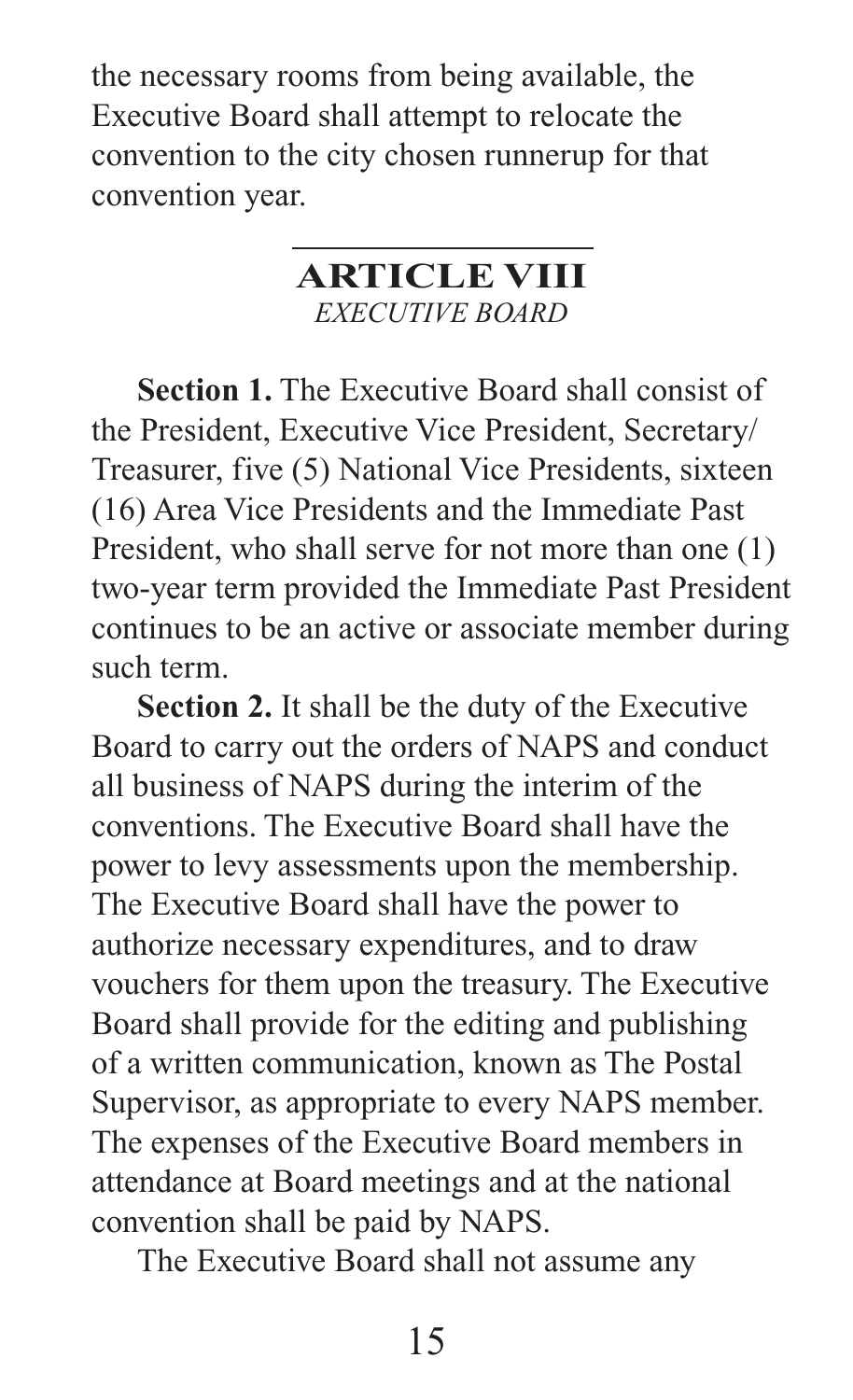financial obligation in staging a national convention that is in excess of the amount reported available by the Secretary/Treasurer for that convention. At the conclusion of each convention, any money not used for the convention shall be transferred to the general fund.

**Section 3.** There shall be such other committees appointed by the President as may be authorized by the Association or Executive Board. Members called for service on national committees (other than convention committees) shall be paid at their regular daily rate of postal pay for the time necessary to serve on these committees, plus per diem allowance as authorized by the Executive Board.

**Section 4.** If a member of the Executive Board accepts a detail to the US Postal Service Headquarters for a period of six (6) months or more, the position shall be declared vacant and the President shall appoint a replacement, subject to the approval of the Executive Board.

**Section 5.** There shall be no business or financial interest on the part of any member of the Executive Board or its agents which conflicts with their duty to the Association or its members.

# **ARTICLE IX** *PRESIDENT*

**Section 1.** The President shall preside at all meetings of this Association; shall call special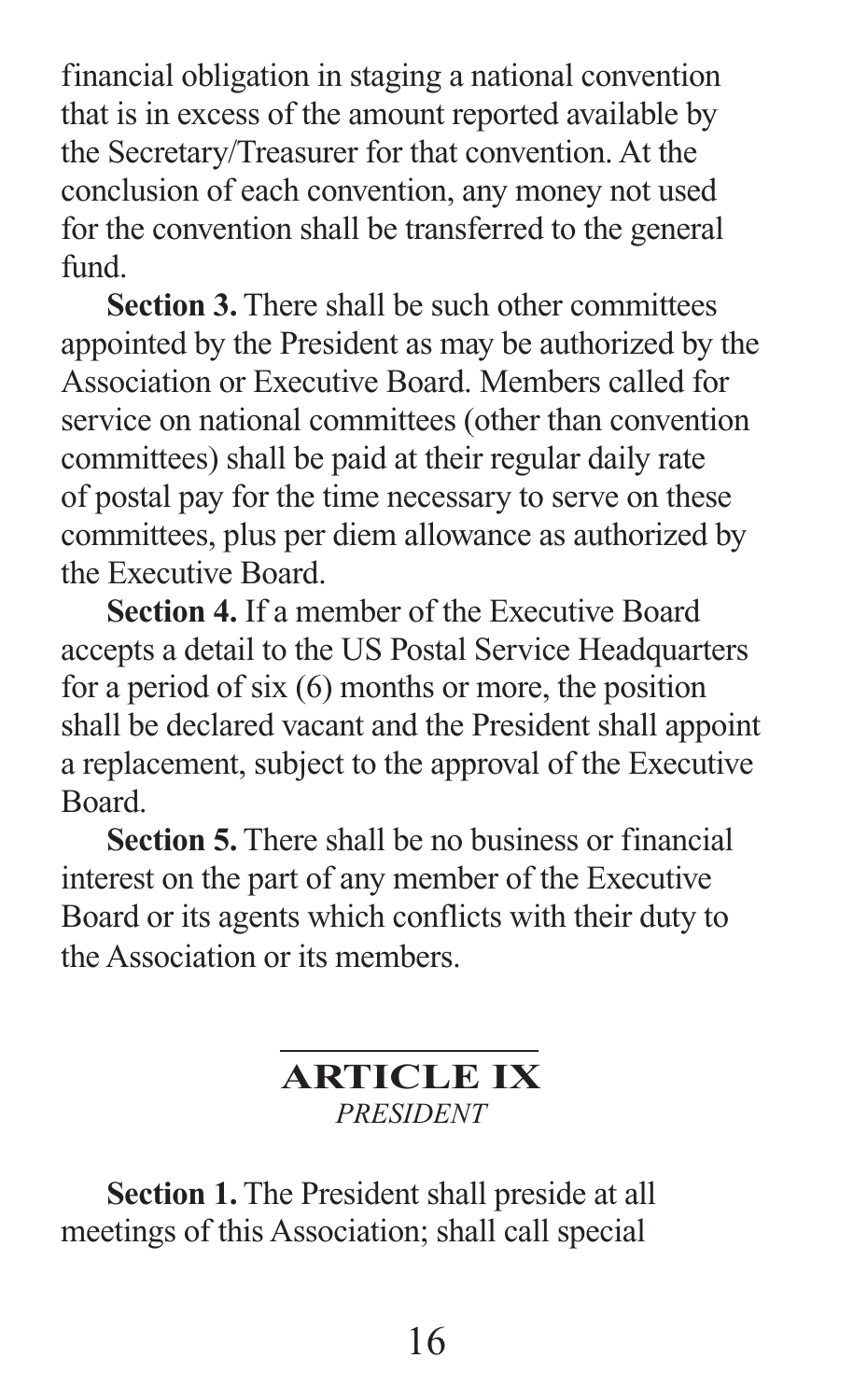meetings when ordered to do so, according to Article V; shall appoint committees and Sergeants-at-Arms; shall fill all vacancies which may occur, subject to the approval of the Executive Board; shall decide all questions of order (subject to an appeal to the convention); shall enforce the laws and rules of the Association; shall approve/disapprove all vouchers drawn on the treasury, and shall perform such other duties as pertain to the President's office. The President shall be a full-time paid officer of this Association with headquarters at the national office.

**Section 2.** In the event of a permanent vacancy in the office of the President, through death, resignation or permanent disability, the Executive Vice President shall become the President.

If for any reason the Executive Vice President shall not be able to assume the duties of President, the Secretary/Treasurer shall assume the duties of the President. In the event the Secretary/Treasurer shall not be able to do so, the Executive Board shall meet and select a President, determined by two-thirds vote.

# **ARTICLE X**

*EXECUTIVE VICE PRESIDENT*

**Section 1.** The Executive Vice President shall serve in the absence of the President.

**Section 2.** The Executive Vice President shall maintain liaison with members of Congress and shall endeavor to have bills introduced as mandated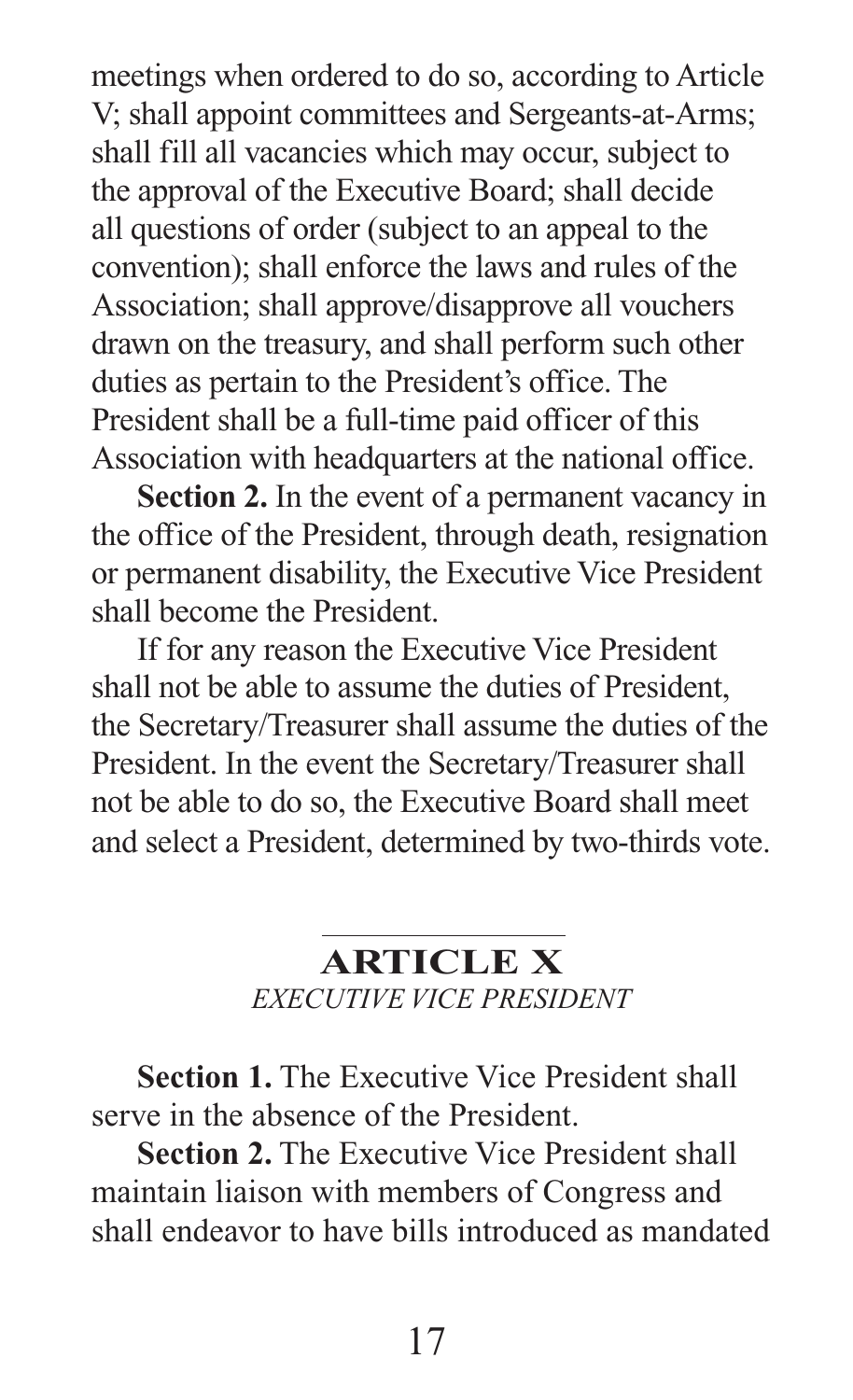by national conventions.

**Section 3.** The Executive Vice President shall prepare briefs and make oral testimony before committees in the House of Representatives and Senate of the United States when necessary to promote legislation of interest to NAPS.

**Section 4.** The Executive Vice President shall process all resolutions.

**Section 5.** The Executive Vice President shall assume such other duties and responsibilities as assigned by the President.

**Section 6.** The Executive Vice President shall be a full-time paid officer of this Association with headquarters at the national office.

# **ARTICLE XI**

#### *SECRETARY/TREASURER*

**Section 1.** The Secretary/Treasurer shall keep an accurate record of the meetings of the Association, including the Executive Board; shall have charge of all correspondence; and, shall be the statistician of the Association.

**Section 2.** The Secretary/Treasurer shall be the custodian of all funds of the Association. The Secretary/Treasurer shall receive and record all funds for the Association, deposit them in federally insured financial institutions and transfer them to an operating and/or investment account. The Secretary/ Treasurer shall review all Association expenditures,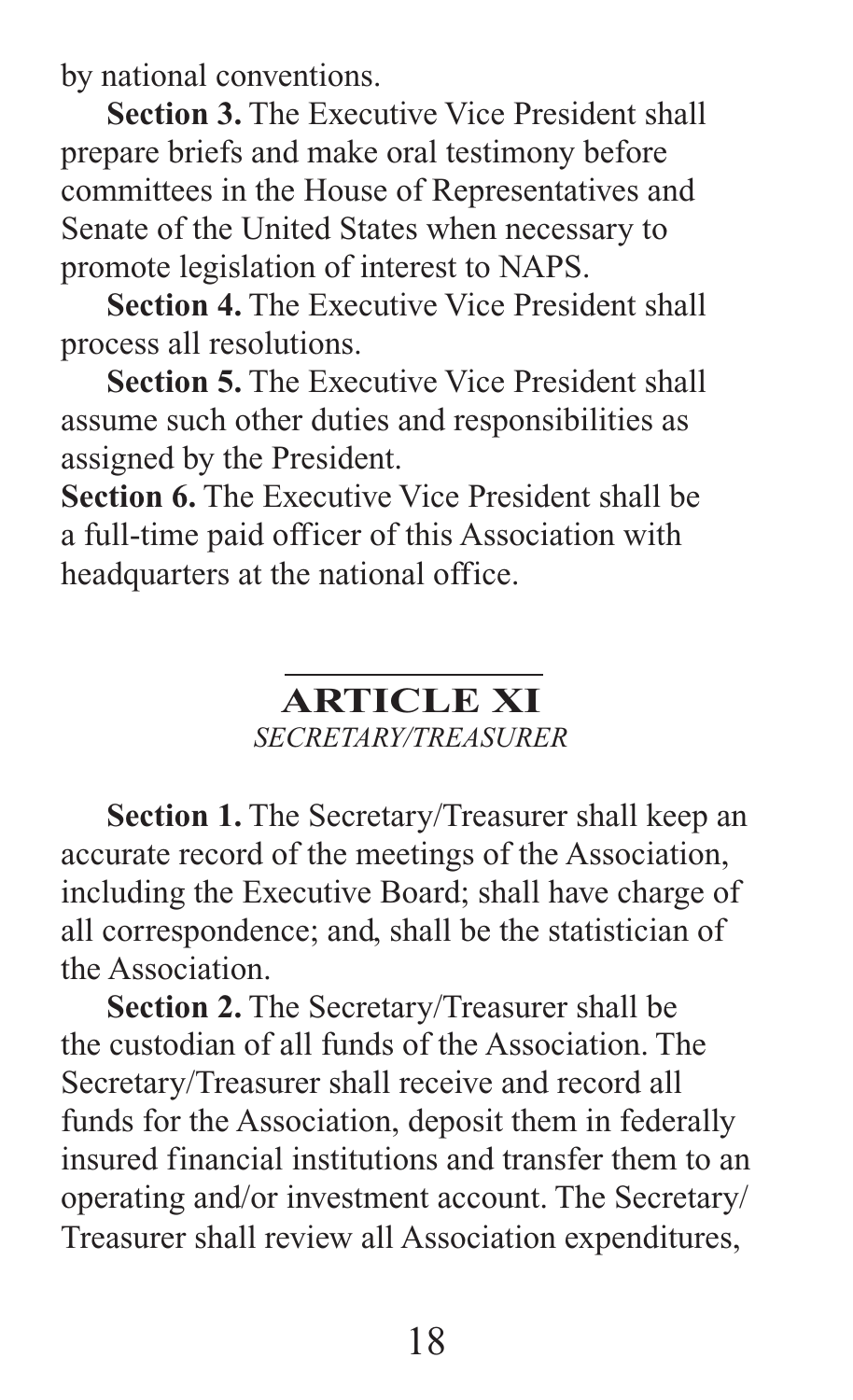furnish quarterly financial reports and publish them in *The Postal Supervisor*. The Secretary/Treasurer shall be a permanent Budget Committee member.

**Section 3.** The Secretary/Treasurer shall prepare for the Credentials Committee at the national convention a list of all state branches showing the number of votes that each one is entitled to as shown on the Secretary/Treasurer's roster, as provided for in Article IV, Sections 1 and 4.

**Section 4.** The Secretary/Treasurer shall assume such other duties and responsibilities as assigned by the President.

**Section 5.** The Secretary/Treasurer shall be a full-time paid officer of this Association, with headquarters at the national office.

**Section 6.** The Secretary/Treasurer will ensure that *The Postal Supervisor* magazine is published monthly, except during National Convention years, when 11 issues of *The Postal Supervisor* will be published, which will include a special national convention issue.

# **ARTICLE XII**

*NATIONAL VICE PRESIDENTS AND AREA VICE PRESIDENTS*

**Section 1.** The five (5) National Vice Presidents, one (1) from each region, shall co-chair the Membership Committee and shall assume such other duties and responsibilities as assigned to them by the President.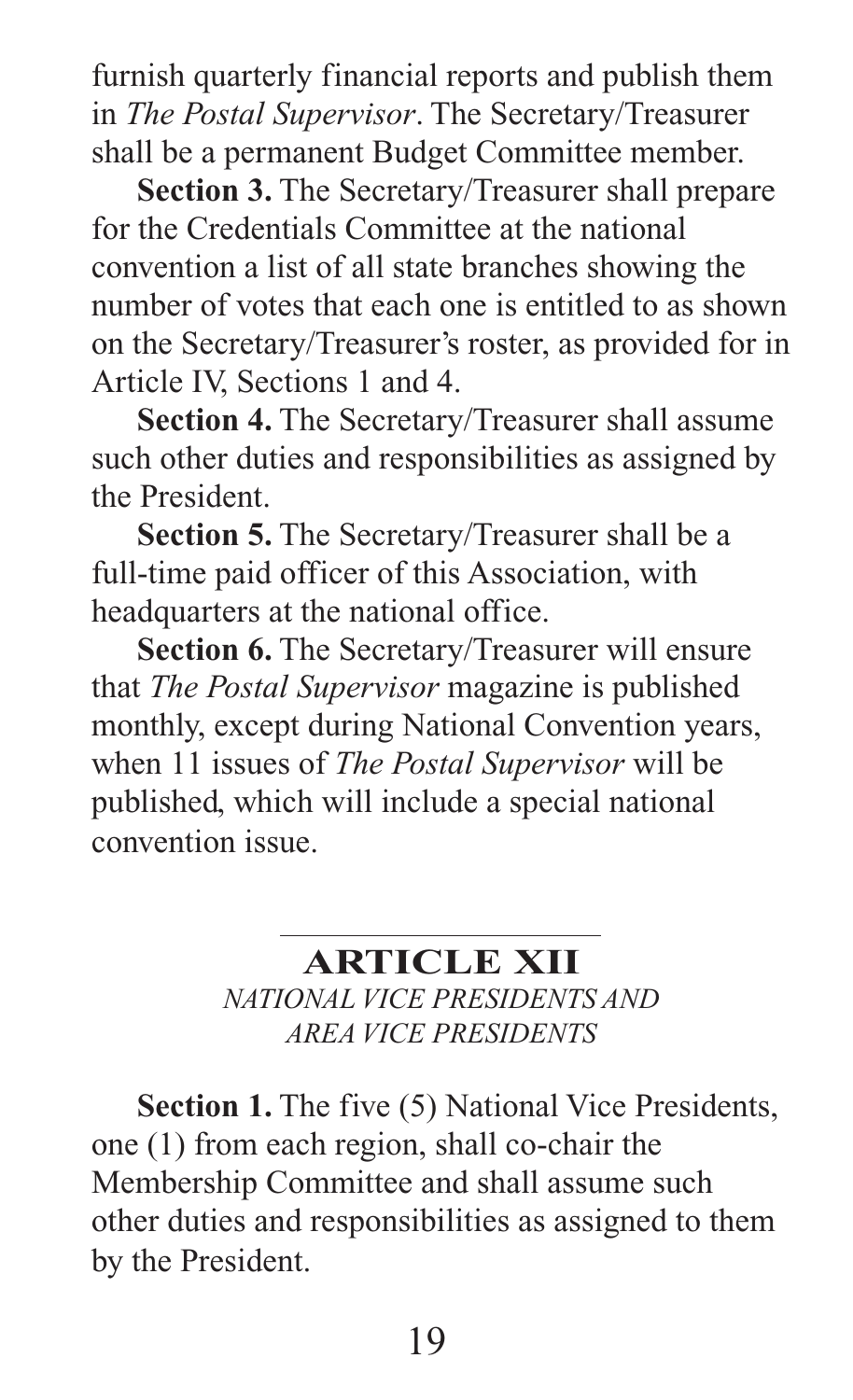**Section 2.** The National Vice Presidents shall coordinate activities of the Area Vice Presidents and shall be the chief liaison officers between the Association and the USPS area office in the regions they represent.

**Section 3.** The sixteen (16) Area Vice Presidents shall be responsible for membership, grievances and other problems of the members in their respective areas. They shall coordinate the activities of the state and local branches and provide proper and adequate representation in all matters of concern to the membership within their areas. They shall report to their designated National Vice President.

> **ARTICLE XIII** *DUES AND ASSESSMENTS*

**Section 1.** The national dues (the national per capita tax) of this Association shall be \$91 per active member, per year, effective January 1, 2005. Active members shall have the option of paying national dues by signing Form 1187, authorizing dues to be withheld from their paychecks bi-weekly, or by paying a lump sum at intervals determined by their state or local branches.

**Section 2.** For members who do not elect to have dues withheld from their paychecks, the local and state branches shall be responsible for collecting the dues of such members using the direct pay method. Direct pay members shall pay national dues to their branches at intervals determined by their branch.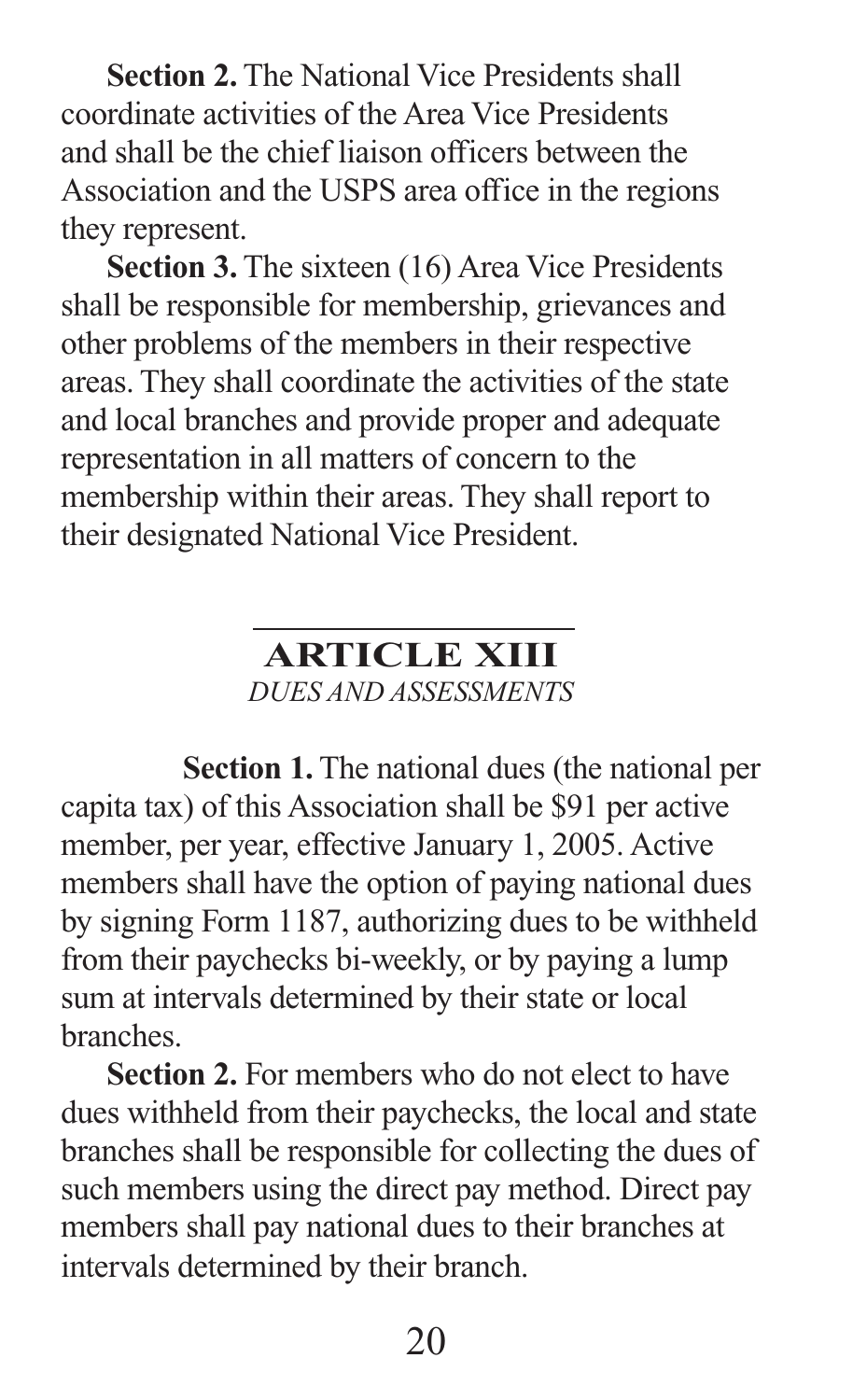Direct pay members will be placed on the computerized dues check-off print-out and the national per capita tax will be deducted for such members from the money that is returned to the branch.

Any branch having direct pay members must have sufficient money returned to the branch monthly on the dues check-off print-out to cover the monthly payment to be deducted for such members. Any branch not having sufficient money to cover the monthly payment to be deducted for its direct pay members shall have its members' monthly withholdings automatically raised to an amount no less than sufficient to cover such dues.

**Section 3.** Payments of dues and per capita tax on members in good standing who are called into active military service shall be waived during such service and said members shall be removed from the active roster until returned from active duty and restored as active branch members. *The Postal Supervisor* will be mailed only upon receipt of the necessary expenses thereof.

**Section 4.** Associate member national dues of the Association shall be one-half the national per capita tax. Associate members shall pay national dues to their branches at intervals determined by their local or state branches. Branches shall bill their associate members at the determined intervals to keep their membership records and dues current.

Associate members will be placed on the computerized dues check-off print-out and the national per capita tax will be deducted monthly for such members from the money that is returned to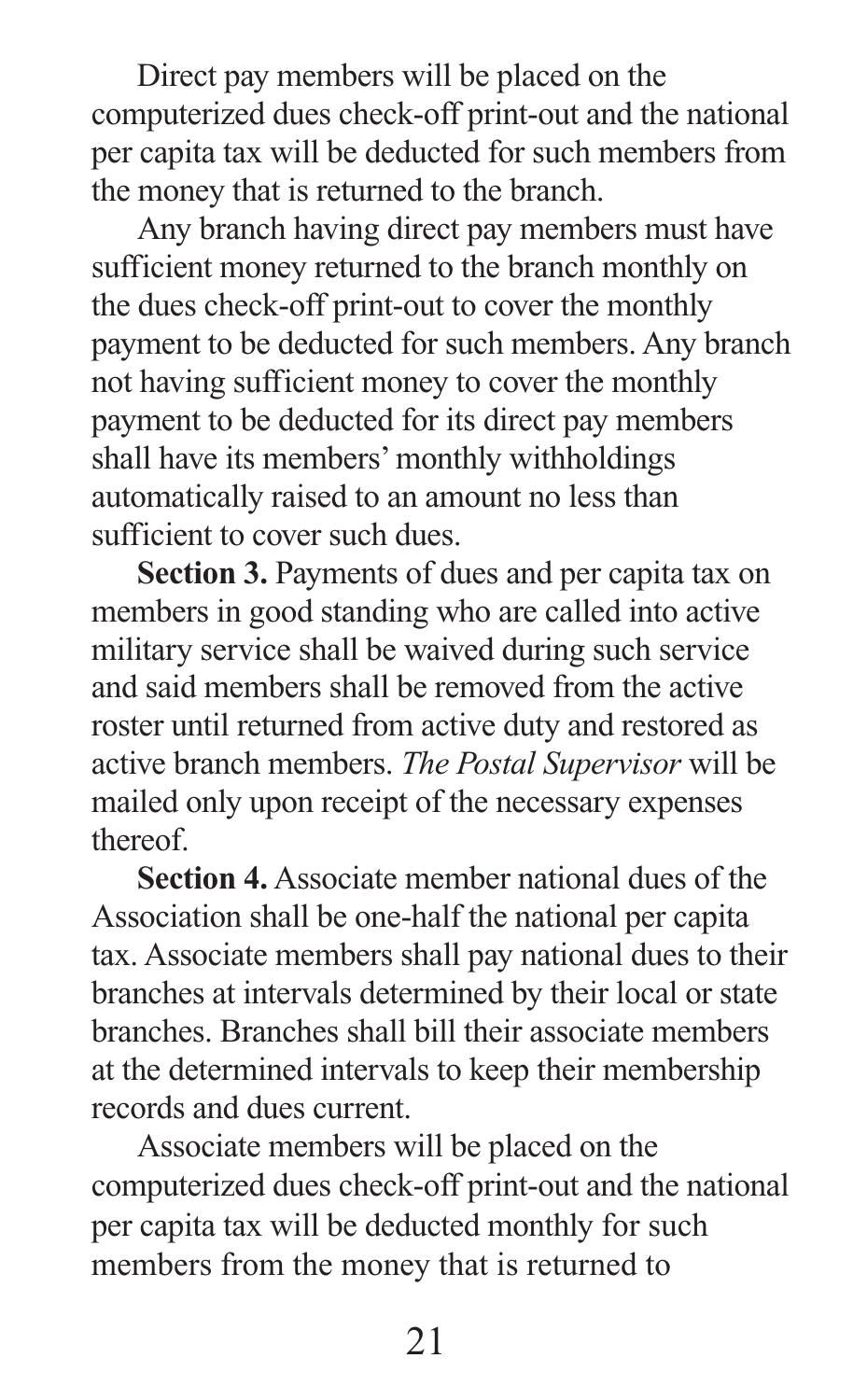the branch.

Any branch having associate members must have sufficient money returned to the branch monthly on the dues check-off print-out to cover the monthly payment to be deducted for such members. Any branch not having sufficient money to cover the monthly payment to be deducted for its associate members shall have its members' monthly withholdings automatically raised to an amount no less than sufficient to cover such dues.

**Section 5.** Local and state branches will be required to pay the cost charged by the USPS, if any, for collecting dues for those in the dues withholding program.

**Section 6.** Funds received from Postal Data Centers by the Secretary/Treasurer will be processed by deducting one-twenty-sixth of the annual per capita per pay period, the remainder to be remitted to the branch secretaries monthly.

A list of the members from whom deductions are made will be prepared and a copy sent to the respective branches.

**Section 7.** The amount of \$14 of the annual per capita of each dues-paying member shall be set aside for a subscription to *The Postal Supervisor.*

The amount of \$4.00 of the annual per capita of each active and associate member shall be set aside for the national convention fund to be administered by the Executive Board.

The amount of \$4.00 of the annual per capita of each active and associate member shall be set aside for the Education and Training Fund annually, to be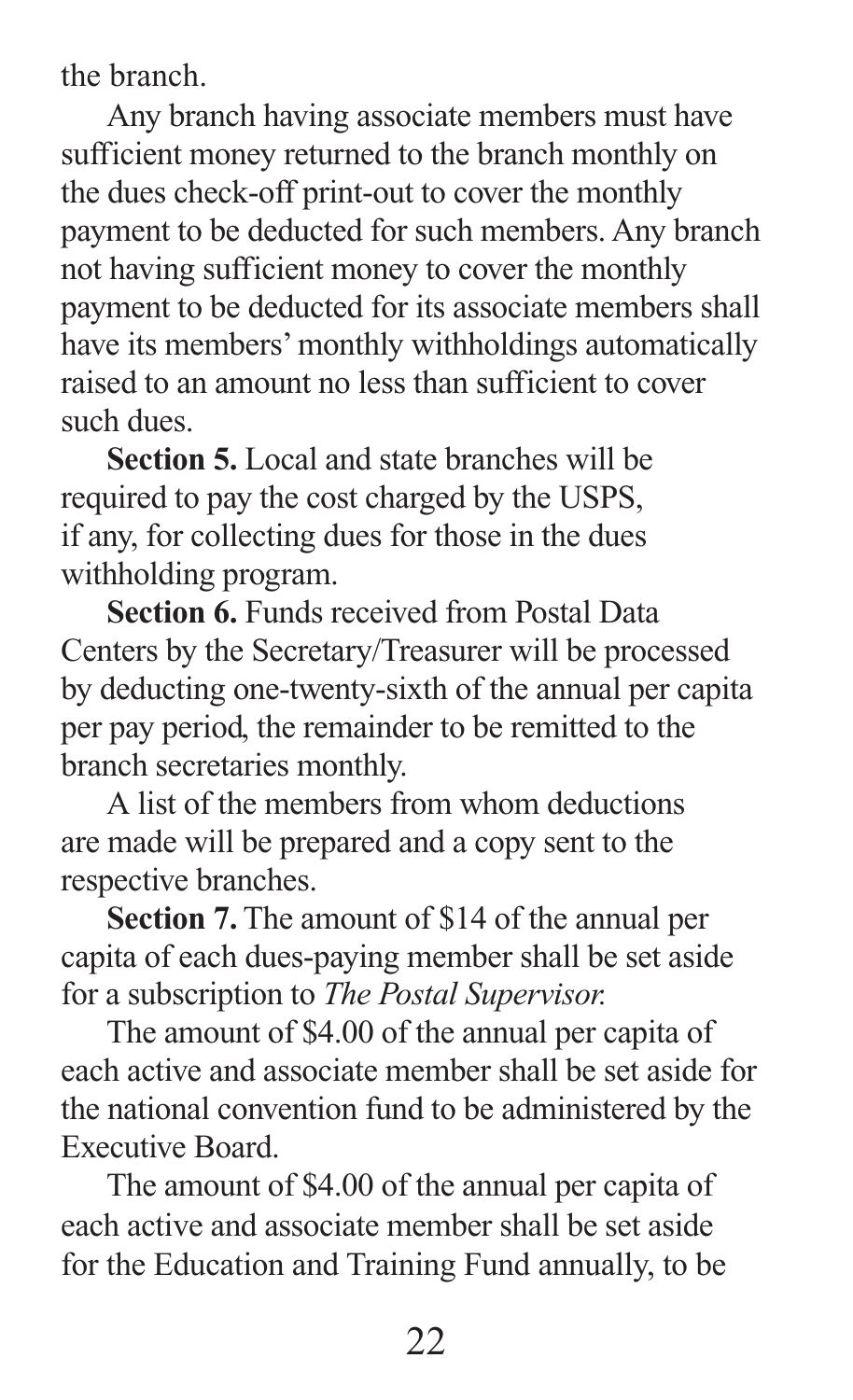administered by the Executive Board.

The amount of \$13 of the annual per capita of each active member shall be set aside for the Disciplinary Defense Fund (DDF), to be administered by the Executive Board.

**Section 8.** All branches are required to be on "Direct Deposit" for receipt of dues withholding checks.

# **ARTICLE XIV** *BRANCHES*

**Section 1.** Branches shall set their own dues, fees and assessments which shall be no less than the national per capita.

**Section 2.** Local or state branches may enact a constitution and bylaws not in conflict with the national Constitution and Bylaws of the Association.

**Section 3.** Local branches shall hold at least two (2) membership meetings per calendar year and state branches shall hold at least one (1) meeting per calendar year.

**Section 4.** Each local and state branch must hold elections of officers at least once every two years to elect two or more officers, with one officer being the president. Elected officers of a local branch must be members of that respective branch. Elected officers of a state branch (i.e., state, bi-state, or tri-state) must be members of the respective state branch or a member affiliated with a local branch within that state (i.e., state, bi-state or tri-state). Branches should report a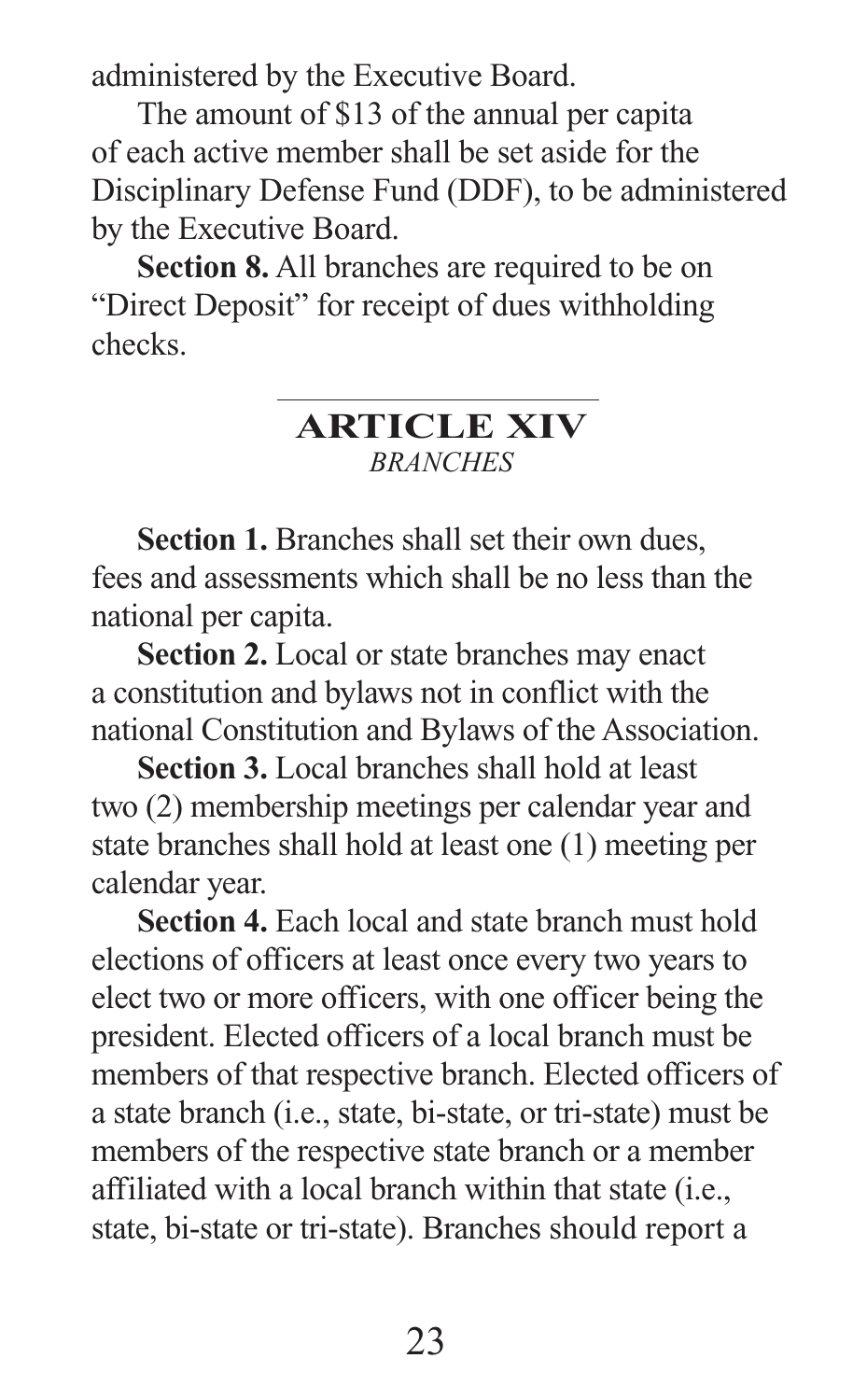change in branch officers to NAPS Headquarters within 30 days of any said change with the submission of all the relevant meeting minutes.

# **ARTICLE XV** *REFERENDUM VOTE AND AMENDMENTS*

# **Section 1.**

(a) Propositions or proposed amendments to this Constitution may be submitted to referendum by the Executive Board, or upon the request of twenty (20) percent of the local and the state branches, provided the President and the Secretary/Treasurer shall certify that such endorsement was by referendum in their respective branches.

(b) The Association in convention assembled may, by majority vote, refer any resolution or amendment for referendum vote.

(c) Propositions for referendum to be voted by the membership shall be filed with the Secretary/ Treasurer, who will order them printed in the next issue of *The Postal Supervisor*. Propositions or amendments shall be so stated that a "yes" or "no" vote can be registered. No more than four (4) pages of the succeeding two (2) issues in *The Postal Supervisor*  shall be devoted to arguments on both sides of the question and space shall be divided evenly between the two (2) sides.

The President shall appoint a Ballot Committee of no fewer than three (3) members, composed of representatives of both sides of the issue. Immediately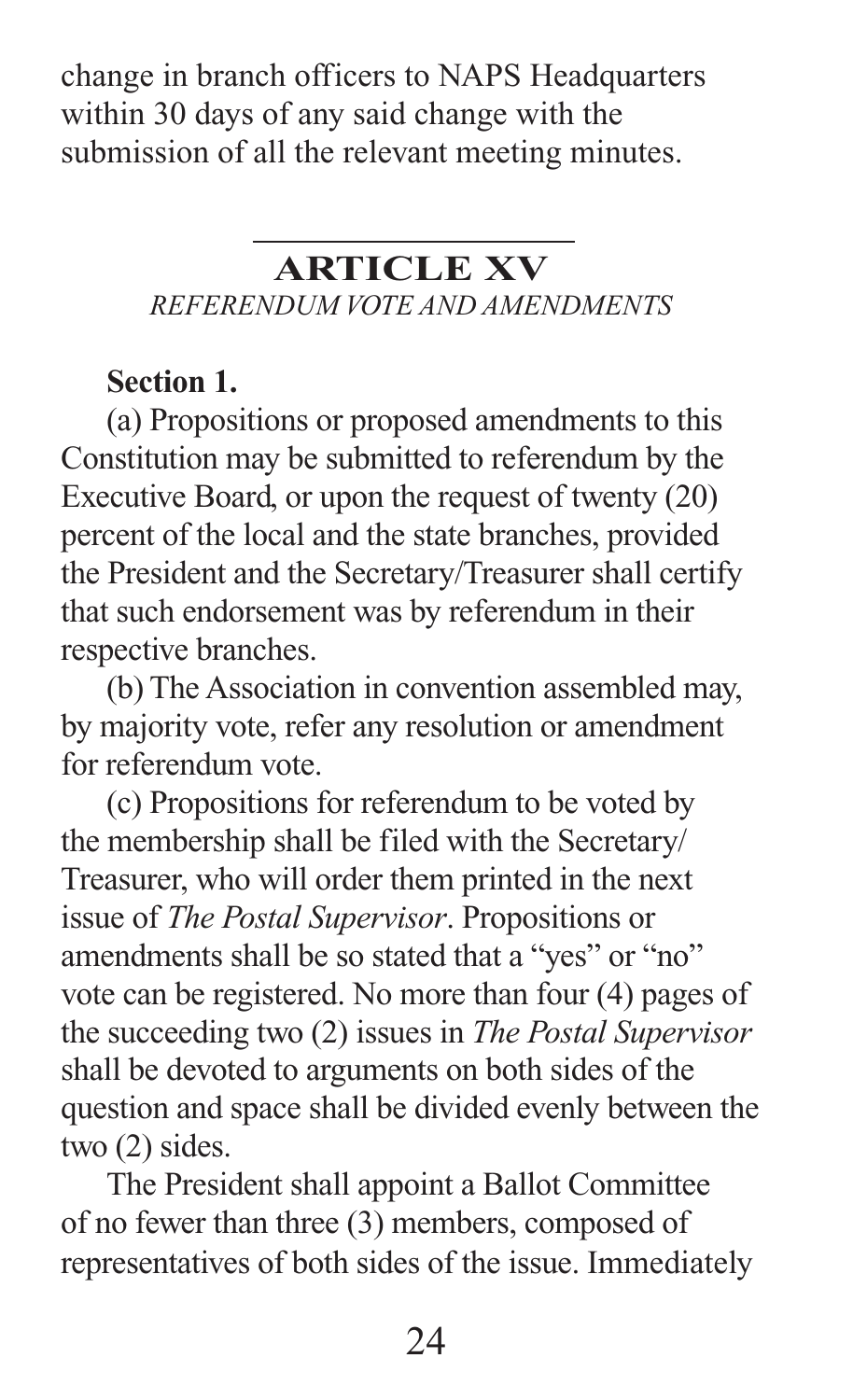after the arguments are concluded in *The Postal Supervisor*, the Ballot Committee shall prepare and mail a ballot to each individual member of this Association in good standing.

To ascertain the validity of the voter and to ensure secrecy of the ballot, the doubleenvelope system shall be used. After marking the ballot, the voter shall place it in an inner envelope which shall be plainly marked "ballot" and sealed with no identifying marks. The outer envelope shall be addressed to the Ballot Committee. The voter shall sign the outer envelope to permit checking his/her validity as a voter. Unsigned outer envelopes will render the ballot invalid. The outer envelope shall be addressed to the Ballot Committee at National Headquarters, and shall have plainly indicated space for signature and return card of the voter, who shall be instructed to sign his/her name and address as it appears on the national roster to permit easy identification. Ballots must be returned within sixty (60) days of the date of mailing.

At the expiration of the sixty-day period, the Ballot Committee shall assemble at National Headquarters to tabulate the votes. Outer envelopes shall be checked against the roster to ascertain the validity of the voter and inner envelopes shall not be opened until the entire accumulation of outer envelopes have been stripped of their contents. The results of the referendum shall be published in the next issue of *The Postal Supervisor*. If a majority of the members voting favor the amendment or the proposition, the same shall be operative on the first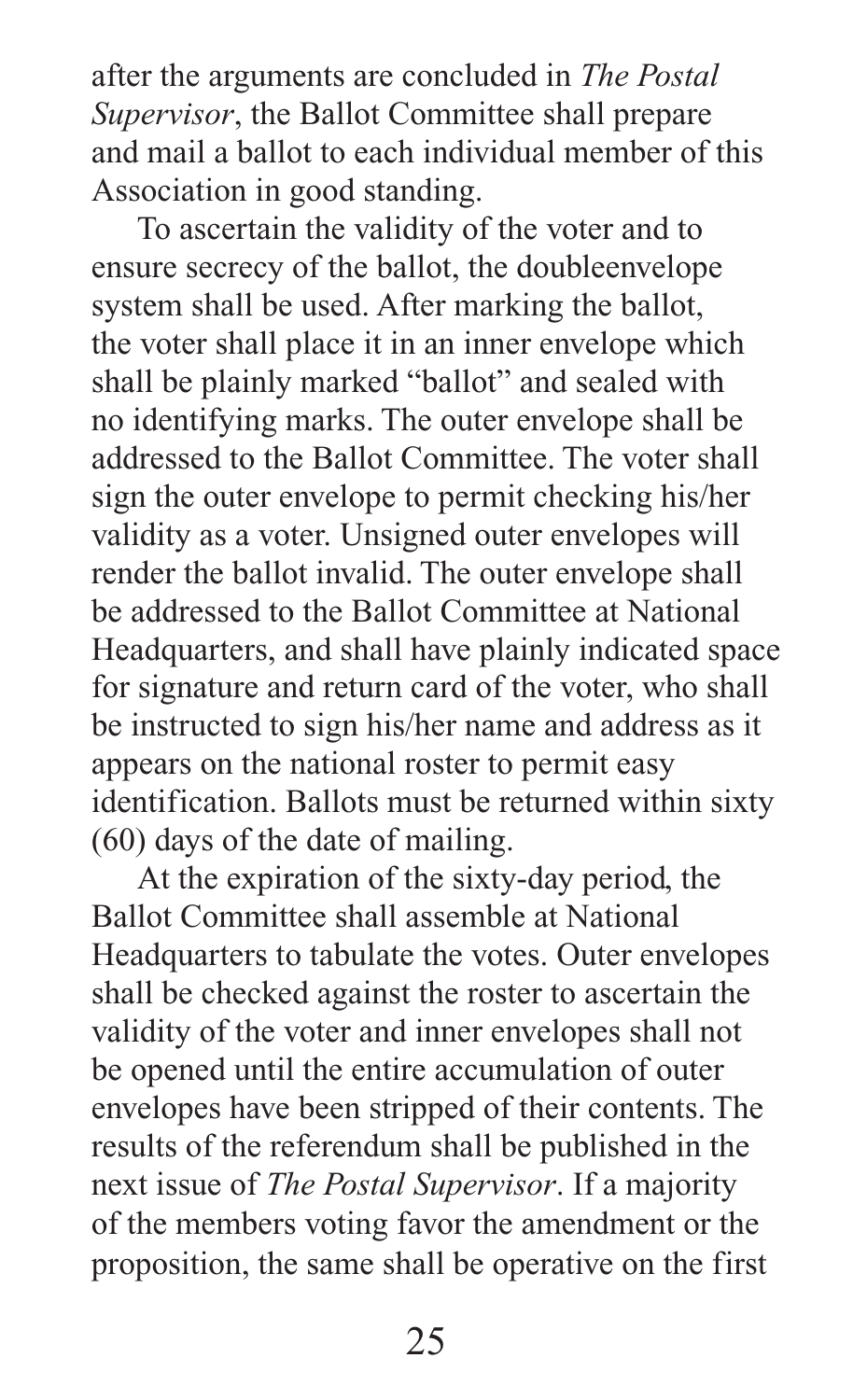day of the succeeding month, provided no referendum shall be effective unless fifty (50) percent or more of the members of NAPS shall have voted on the proposition.

(d) After the proposition or amendment has been placed before the membership for referendum and vote, it shall not again be submitted for referendum within a year.

# **Section 2.**

(a) Constitutional amendments not printed in the convention resolutions book must be read at one business session prior to being discussed and acted upon at a second business session.

A business session is defined as a meeting completed by noon, or between noon and 6:00 p.m., or beginning after 6:00 p.m.

(b) This Constitution may be amended at any convention of the Association by a twothirds vote of the delegates present at the time the vote is taken, provided that if a roll call vote be demanded, each vote shall be by branches and each branch represented shall be empowered to cast the number of votes to which it is entitled, regardless of the number of delegates.

Any division of delegates of a branch shall be adjusted by the President by allowing each delegate present to have the prorated number of votes to which the delegate is entitled, unless it can be conclusively shown that such delegation is bound by the instructions of such branch to vote as a unit.

This procedure shall also govern all roll call votes at the national convention.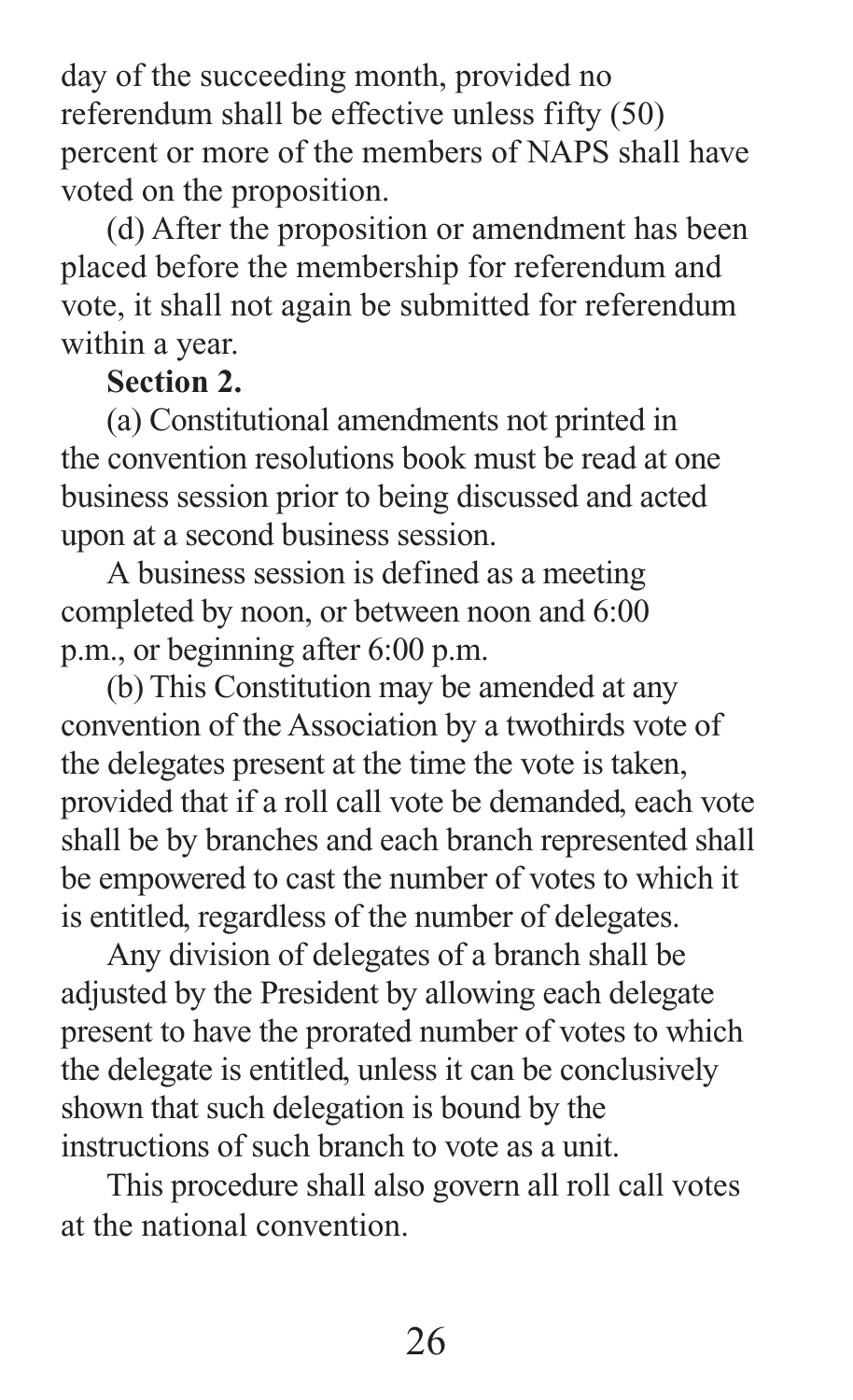

# **ARTICLE I** *QUORUM*

In any convention of the Association, twenty-five (25) branches duly represented shall constitute a quorum.

#### **ARTICLE II** *ORDER OF BUSINESS*

The following order of business shall be observed, unless varied by vote:

- Report of Credentials Committee;
- Roll Call of Executive Board members:
- Appointment of Committees;
- Report of Officers;
- Report of Committees;
- Unfinished Business;
- New Business:
- Election of Officers and Convention City; and,
- Adjournment.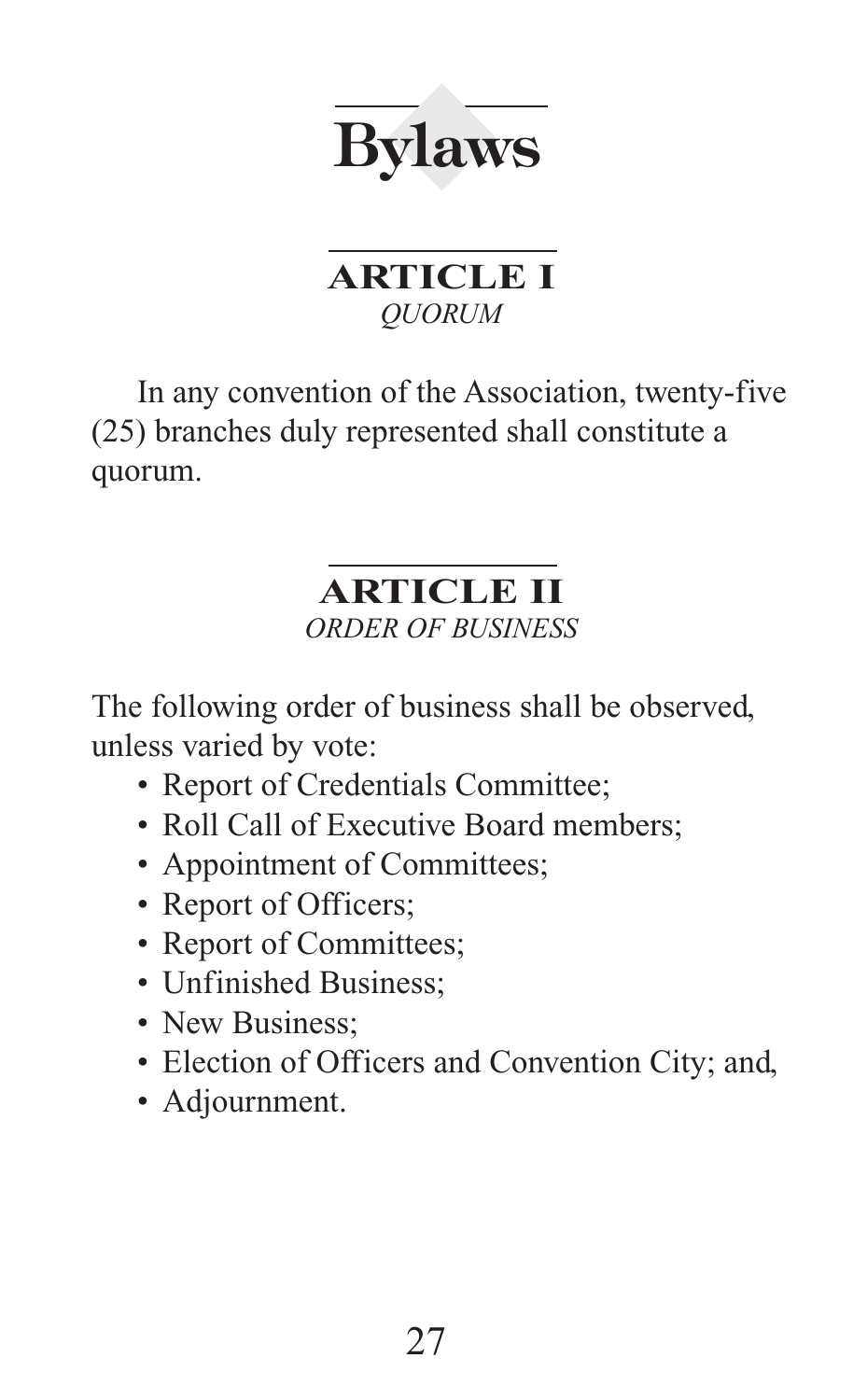# **ARTICLE III** *PARLIAMENTARY PROCEDURE*

**Section 1.** Robert's Rules of Order Newly Revised shall govern the proceedings of this Association except where otherwise provided for by the Constitution and Bylaws or rules adopted by the convention in session.

**Section 2.** The President shall appoint a parliamentarian at the opening session of each convention, and any set of rules proposed shall be reproduced and distributed to the delegates for study. No vote to approve or reject such rules shall be taken until the Credentials Committee has made its initial report of the convention voting strength.

# **ARTICLE IV** *COMMITTEES*

**Section 1.** The President shall appoint the following committees for the convention: Credentials, Resolutions, Audit, Rules and such other committees as deemed necessary.

**Section 2.** Prior to the convention, the President shall appoint and direct to report to the convention city, prior to the opening date, such committees as the President deems necessary to expedite consideration and reports to the convention. For such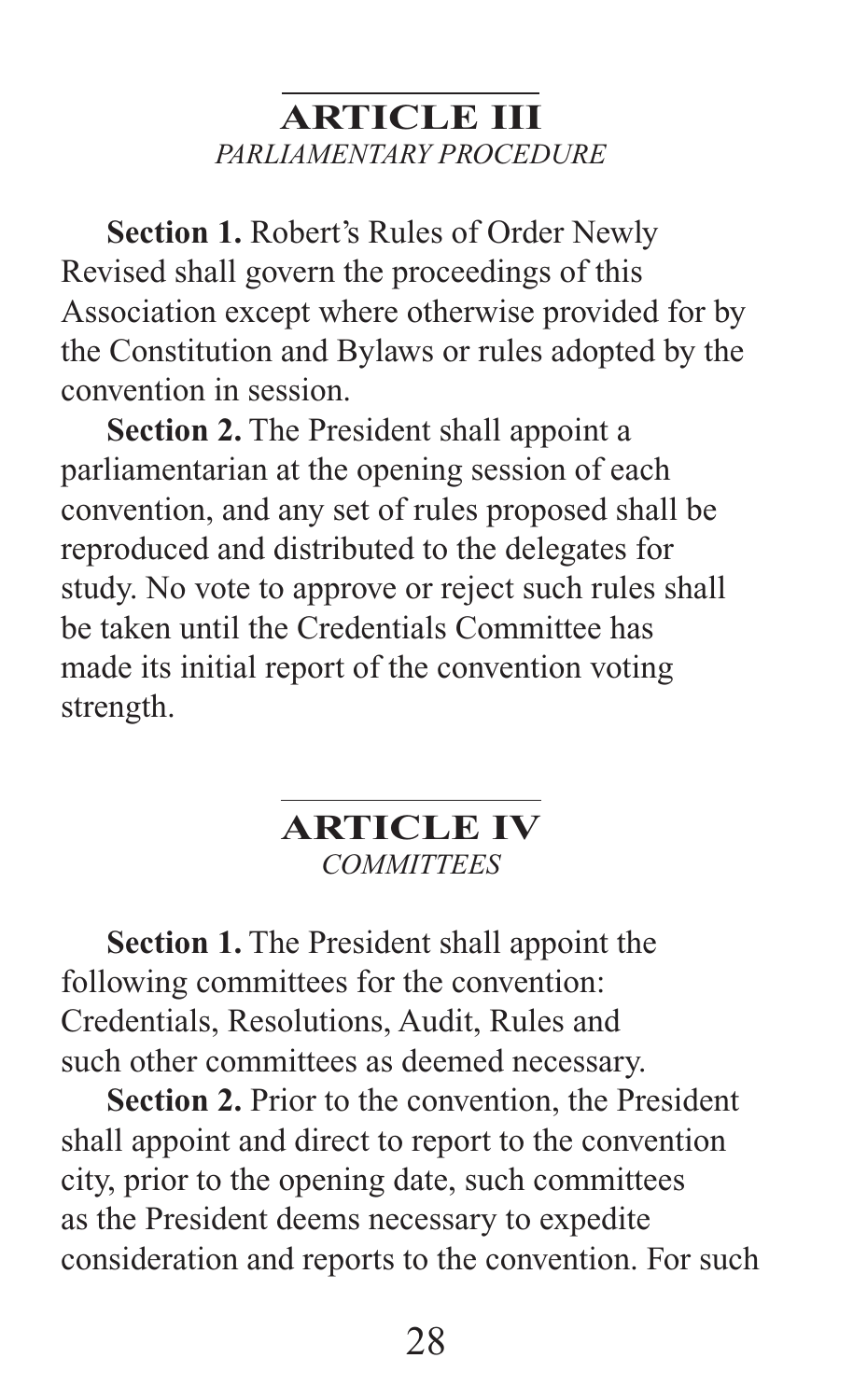days in advance of the opening of the convention the members of such committees shall be compensated at the headquarters hotel single room rate plus taxes and fees. The Executive Board shall determine the amount to be paid each delegate for food based on the cost of living in the area where the convention is being held, but not less than the Postal Service per diem rate.

### **Section 3.**

(a) The Sergeants-at-Arms shall be appointed by the President at the opening of the convention.

(b) Their duties shall be to maintain order and to compel the attendance of members at sessions when directed to do so by the President.

# **ARTICLE V** *BONDS*

The President, Executive Vice President, Secretary/Treasurer and all employees of the Association shall be bonded in such sums as may be determined by the Executive Board. Such bond shall be executed by a reputable surety company and the premium shall be paid by the Association.

# **ARTICLE VI** *CHARTER FEE*

The charter fee for branches shall be \$5 and shall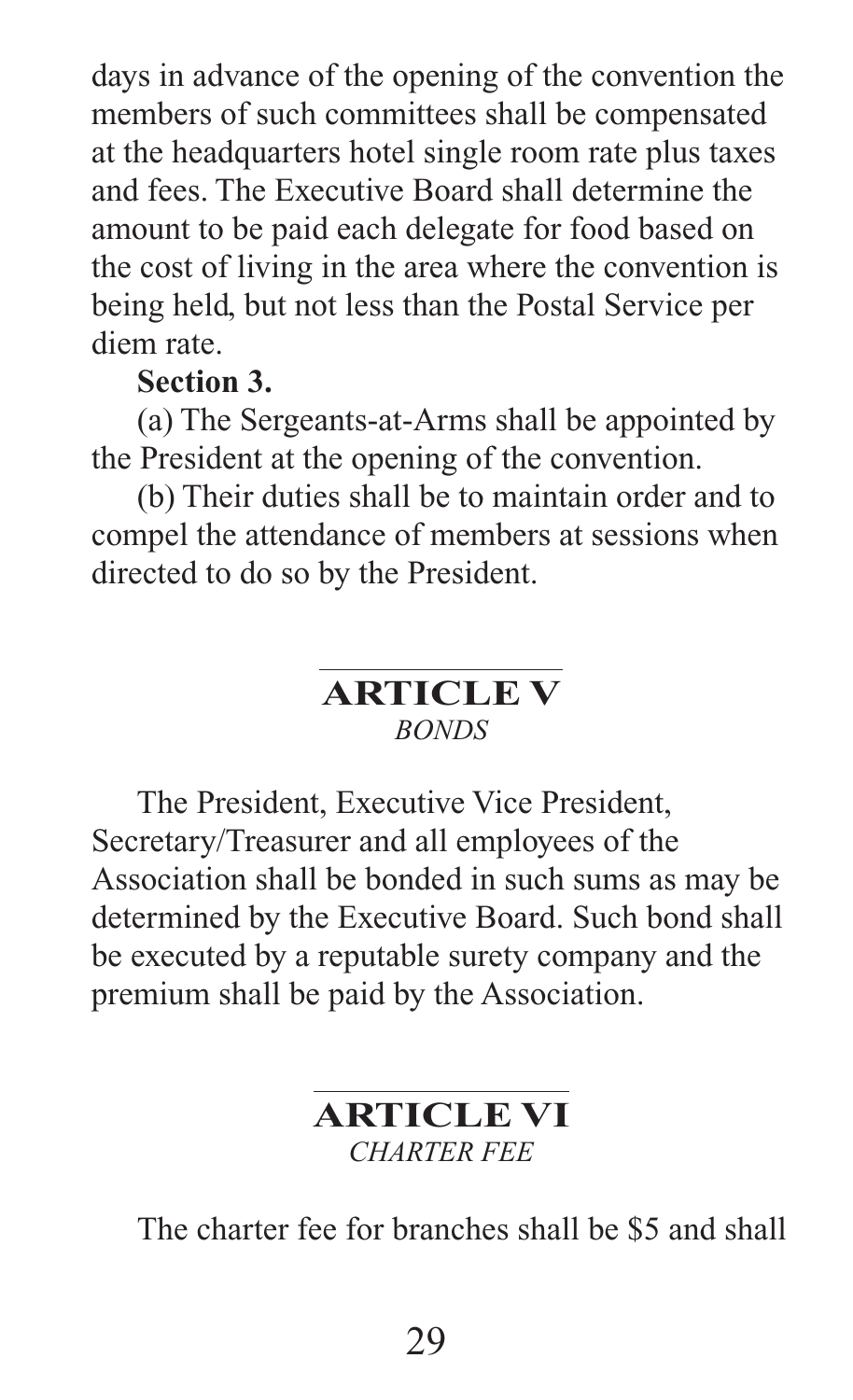accompany the application.

#### **ARTICLE VII** *NATIONAL CONVENTION REGISTRATION FEE*

The Executive Board shall establish and collect a national convention registration fee from delegates and visitors.

### **ARTICLE VIII** *SALARIES*

The salaries of the President, Executive Vice President and Secretary/Treasurer are currently set as follows:

The salary of the President is currently \$173,035.72 annually.

The salary of the Executive Vice President is currently \$164,738.08 annually.

The salary of the Secretary/Treasurer is currently \$164,738.08 annually.

Salary and/or merit increases shall be automatically granted at the same time as those granted supervisors by the USPS on an annual basis or at whatever frequency is in use by the Postal Service to compensate EAS employees. Salary or merit increases for NAPS resident officers shall be equal to the average national payout for active EAS employees for the compensation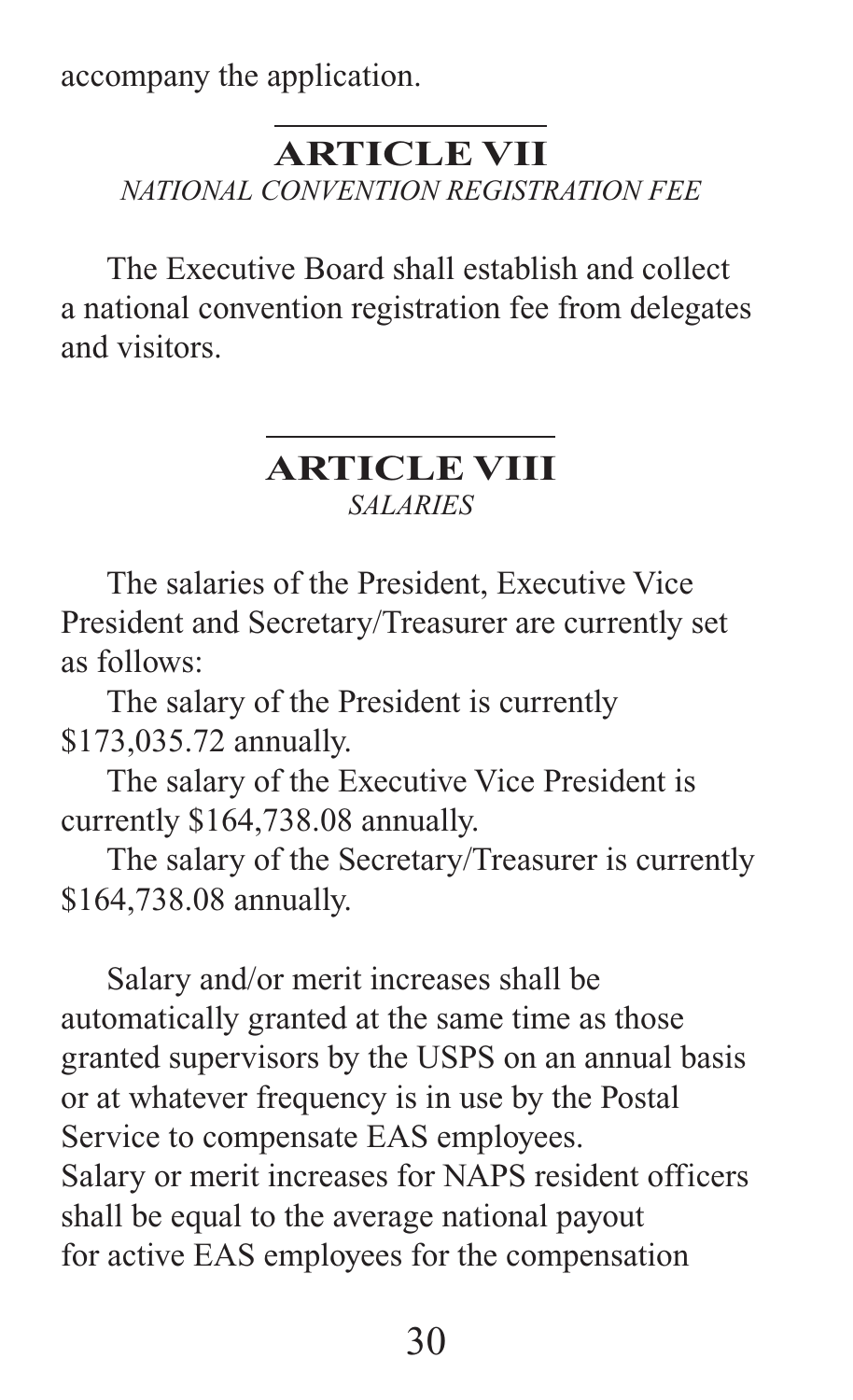program in use in the applicable year for current and future years automatically at the same time salary increases are provided to active EAS employees.

In the event EAS employees experience a pay freeze, now or in the future, the resident officers' salaries also will be frozen in the same manner and for the same duration as active EAS employees.

# **ARTICLE IX** *DISCIPLINARY DEFENSE FUND*

**Section 1.** NAPS is committed to representing its membership in all areas, including adverse action. The Disciplinary Defense Fund (DDF) was established by the membership, for the membership, to provide representation for NAPS members in appealing adverse actions, RIFs and debt collection actions taken against them.

NAPS is a professional organization of supervisors and managers (as opposed to a union). Under this classification, NAPS is not obliged to defend each and every member, regardless of the charges they may face. The integrity of NAPS, both national and local, and the interests of the Postal Service must be considered when receiving a request for DDF advocacy.

**Section 2.** The DDF only is to be used for active and associate members, including individuals who were members in good standing at the time of retirement. To be eligible for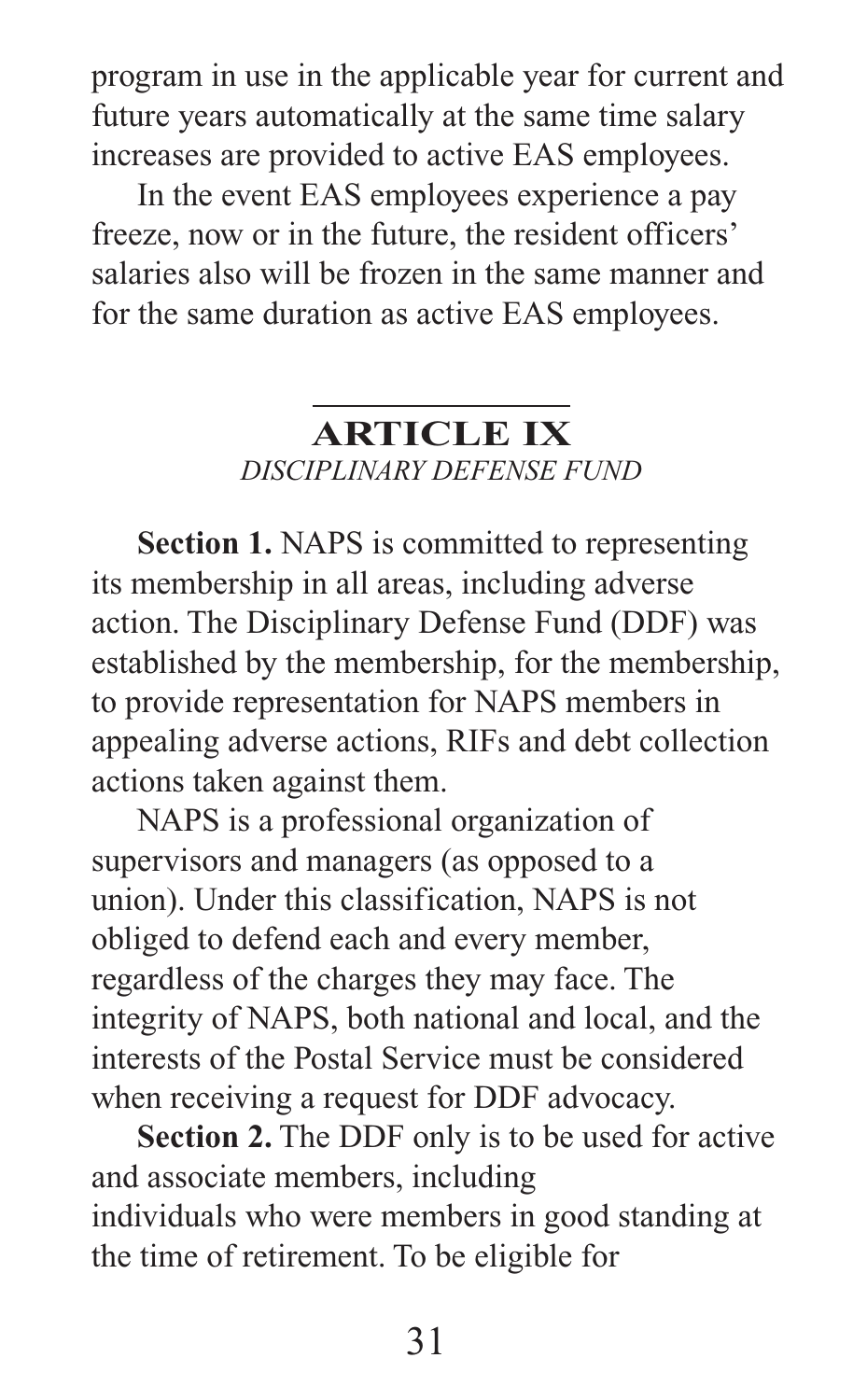representation through the DDF, an active member must meet the following criteria:

"(a) the active member must have signed an application for NAPS membership sixty (60) days from the effective date of promotion from the craft, or "(b) the active member must have been a NAPS member no fewer than ninety (90) days prior to the charge being issued, and "(c) any additional criteria outlined in the 'Disciplinary Defense Fund: Procedures and Guidelines for Branch Presidents' in the NAPS *Officer Training Manual."*

**Section 3.** The DDF shall be administered by the Executive Board.

**Section 4.** The NAPS resident officers shall review requests for evidentiary expenses resulting from a member's DDF representation, and, when deemed necessary, authorize payment in an amount not to exceed \$1,000 above the normally authorized fees and expenses as outlined in "Disciplinary Defense Fund: Authorized DDF Provider" in the *Officer Training Manual*.

# **ARTICLE X** *AMENDMENTS*

These Bylaws may be amended by majority vote at any national convention under the same voting procedure as provided for amendments to the Constitution.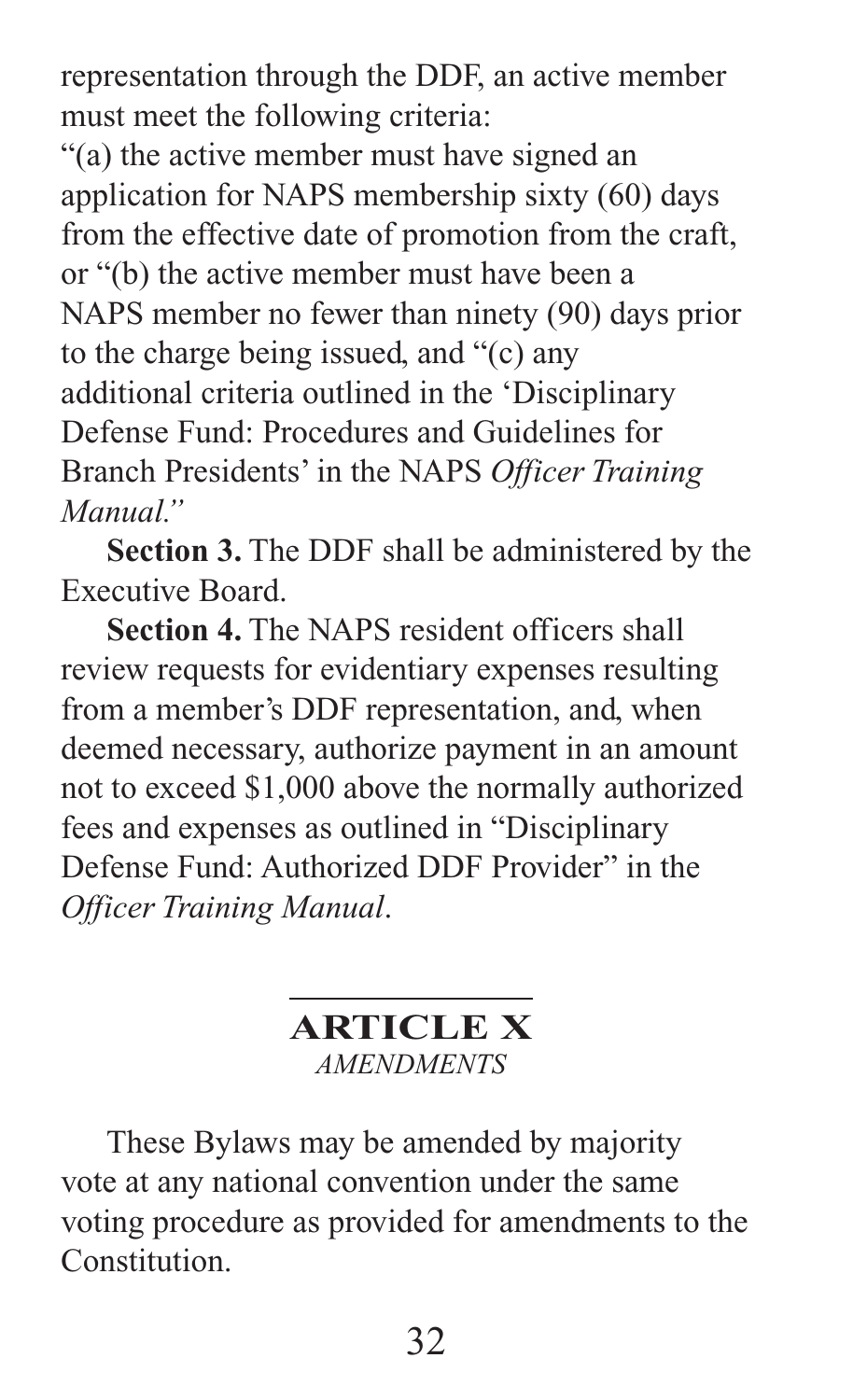Organized at Louisville, Kentucky September 7, 1908

#### **As Amended at:**

**Kansas City, MO, September 1935 Nashville, TN, September 1937 Boston, MA, August 1939 Indianapolis, IN, August 1941 Chicago, IL, May 1946 Los Angeles, CA, September 1948 Washington, DC, September 1950 Pittsburgh, PA, September 1952 Miami, FL, August 1954 Omaha, NE, September 1956 Louisville, KY, August 1958 Philadelphia, PA, August 1960 Denver, CO, August 1962 Miami, FL, August 1964 Boston, MA, August 1966 San Francisco, CA, August 1968 Cincinnati, OH, August 1970 Phoenix, AZ, August 1972 Atlanta, GA, August 1974 St. Louis, MO, August 1976 Milwaukee, WI, August 1978 Denver, CO, August 1980 Las Vegas, NV, August 1982 Baltimore, MD, August 1984 Nashville, TN, August 1986 San Antonio, TX, August 1988 San Diego, CA, August 1990 Louisville, KY, August 1992 Buffalo, NY, August 1994 Portland, OR, August 1996 New Orleans, LA, August 1998 Anchorage, AK, September 2000 Greensboro, NC, August 2002 Kansas City, MO, August 2004 Las Vegas, NV, August 2006 Louisville, KY, September 2008 Orlando, FL, August 2010 Reno, NV, August 2012 San Diego, CA, August 2014 National Harbor, MD, August 2016 Uncasville, CT, August 2018 Grapevine, TX, September 2021**